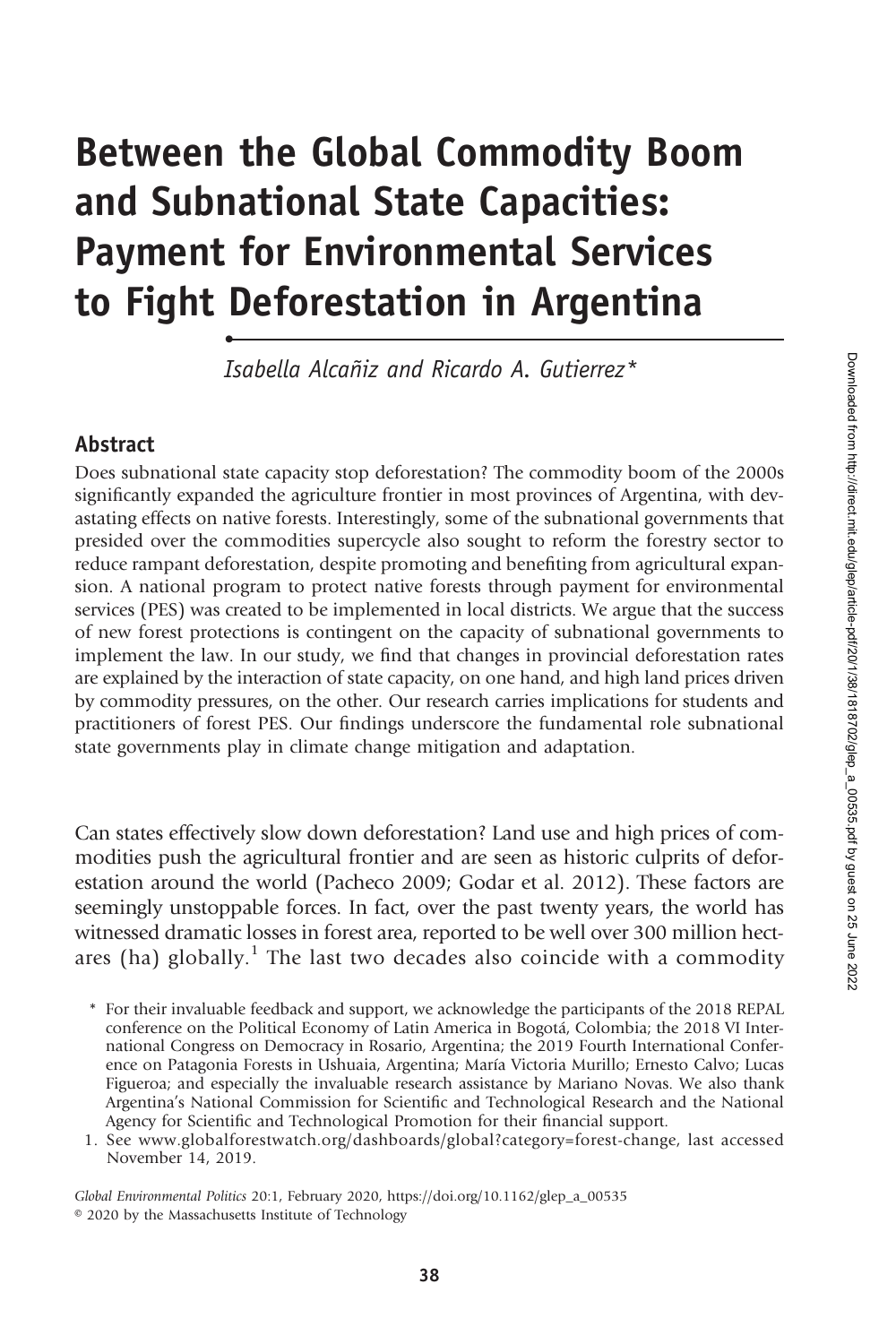supercycle that greatly benefited exporters of raw materials in the developing world. Latin American countries, especially, saw their agricultural sectors transformed and expanded and reached some of the highest deforestation rates in the world. Paradoxically, some of the governments that presided over the commodities supercycle also sought to reform the forestry sector to reduce rampant deforestation, despite promoting and benefiting from agricultural expansion.<sup>2</sup> Argentina is such a case. Driven by massive soybean and grain exports, the country ramped up its agricultural production in the early 2000s and experienced some of the largest tree cover losses in the region. Yet, in 2007, congress passed a national forest law instituting a payment for environmental services (PES) program for all Argentine provinces that offers monetary incentives to landholders who conserve trees. More recently, provincial and national deforestation rates show a downward trend. Can PES schemes offset the effects on deforestation of an expanding agricultural sector? In this article, we answer this question by focusing on subnational governments and financial state capacity under a federal system.

A common tool to reduce deforestation across the globe, PES programs offer monetary incentives in exchange for a commitment by landholders to conserve the natural landscape. Critically, the effectiveness of PES rests on design, implementation conditions, and the ability to create real incentives for stakeholders to abstain from harmful activity (Boerner and Wunder 2008; Daniels et al. 2010; Boerner et al. 2014). We argue that one clear test of the effectiveness of any PES scheme is the capacity of local bureaucracies to administer them relative to the strength of the local agricultural sector.<sup>3</sup> Subnational capacity, which we measure in terms of the amount of money committed to the PES within each province, reveals the local government's ability to secure the implementation of the national forest law. We measure the relative strength of local farming through the total value of primary product exports as well as the maximum price of farm real estate per hectare by province.

We expect to find evidence of a trade-off between the effectiveness of subnational payments and demand for locally produced commodities and local farmland in deterring deforestation. We test our argument against an original database that includes subnational values of PES offered by provincial governments to landholders, a measure of bureaucratic specialization of the provincial disbursing agency, farmland prices by province, and the total amount of

<sup>2.</sup> For example, Ecuador implemented the PES program Socio Bosque in 2008, and Brazil adopted the programs Bolsa Floresta and Bolsa Verde in 2007 and 2011, respectively. Costa Rica, at the forefront of conservation and forest management in the region, adopted a PES scheme (the Pago de Servicios Ambientales program, or PSA) in 1997.

<sup>3.</sup> We acknowledge the controversies surrounding PES schemes, which include the United Nations–sponsored Reducing Emissions from Deforestation and Forest Degradation (REDD) program and cap and trade schemes. In particular, many critics argue that PES may result in the further commodification of environmental goods (see, e.g., Fuentes-George 2013; Bongiovanni Schmitz and Clover Kelly 2016). A thorough critique of PES is outside the scope of this article, however.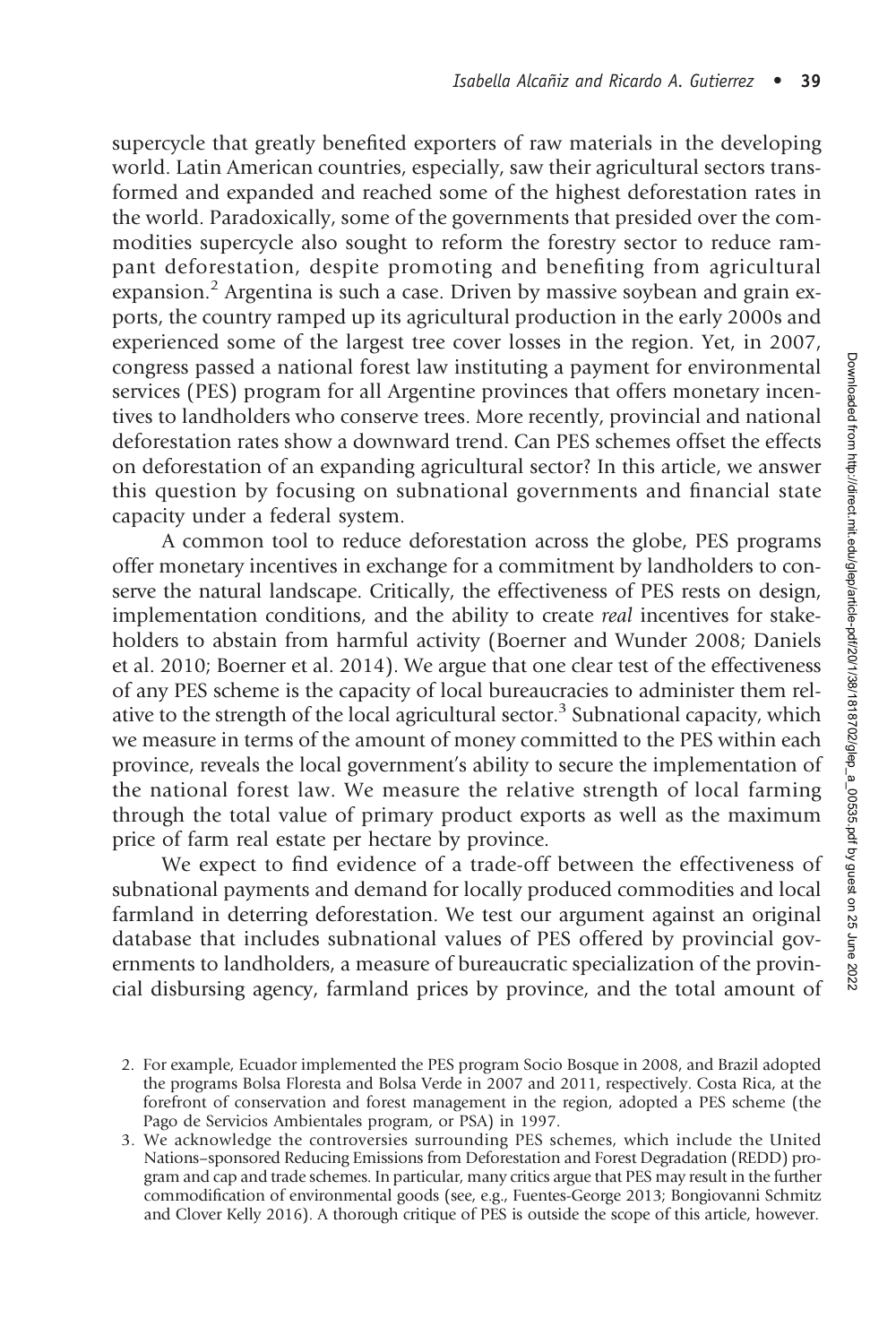commodities exported by province. We also draw from significant field research carried out in the provinces of Formosa and Tucumán, belonging to two different forest regions in northern Argentina, and the national environmental secretariat, located in the capital city and the source of federal funding for subnational PES. We analyze the effect of subnational state capacity on deforestation rates for twelve of the twenty-three provinces of Argentina.<sup>4</sup> The results of our study show that there is a trade-off between the effectiveness of subnational state capacity to slow down deforestation and the strength of the agricultural sector. Indeed, PES disbursed by local governments curb forest cover loss. Furthermore, subnational funds with the most stringent conditions—no economic use of forest trees of any kind—and disbursed by environmental regulators with a sole green mission have a greater drag on deforestation. On the other hand, and regardless of the type of PES, our analysis also shows that the higher the value of farmland in a province, the greater the deforestation rate.

In contrast to many standard deforestation models where political variables are often absent, our findings indicate the importance of a well-funded and, to some extent, a specialized subnational state in the fight against climate change and in the adoption of both adaptation and mitigation policies. A recent surge in scholarship on subnational state politics supports this claim (Koehn 2008; Toni 2011; Giraudy 2012; Luna and Soifer 2017; Amengual 2015). This can be seen clearly with the case of Argentina's national Forest Law. As a vital mitigation tool across the world, the success of PES schemes hinges on local execution. By identifying key conditions under which state capacity matters for the implementation of forest PES in twelve provinces, our work makes an important contribution to the literatures on PES evaluation and subnational politics in federal systems. Subnational analysis is particularly significant in forest PES, given that under federal systems, natural resources are under provincial jurisdiction. To the best of our knowledge, no other study has a large sample of subnational units with variation in the degree of deforestation.

The article is organized as follows. In the first three sections, we discuss the political economy of deforestation in Argentina, why subnational state capacity is critical to fight it, and how the PES scheme of Argentina's Forest Law works, respectively. Next, we formulate our main hypotheses and discuss them in relation to standard forestry models and the literature on subnational state capacity. We then present the data and model specifications used to test our argument. We discuss the models' results and conclude with some ideas for future research and an examination of the policy implications of our study.

<sup>4.</sup> Our study includes the provinces of San Luis, Entre Ríos, Santa Fe, Córdoba, Tucumán, La Pampa, Jujuy, Corrientes, Salta, Formosa, Chaco, and Santiago del Estero. It excludes Buenos Aires, Chubut, Mendoza, Neuquén, Santa Cruz, Río Negro, and Tierra del Fuego, for which no deforestation data are publicly available. While deforestation data are available for Catamarca, La Rioja, Misiones, and San Juan, there are no reliable values for farmland prices for these four provinces. Consequently, we had to drop them from our empirical analysis.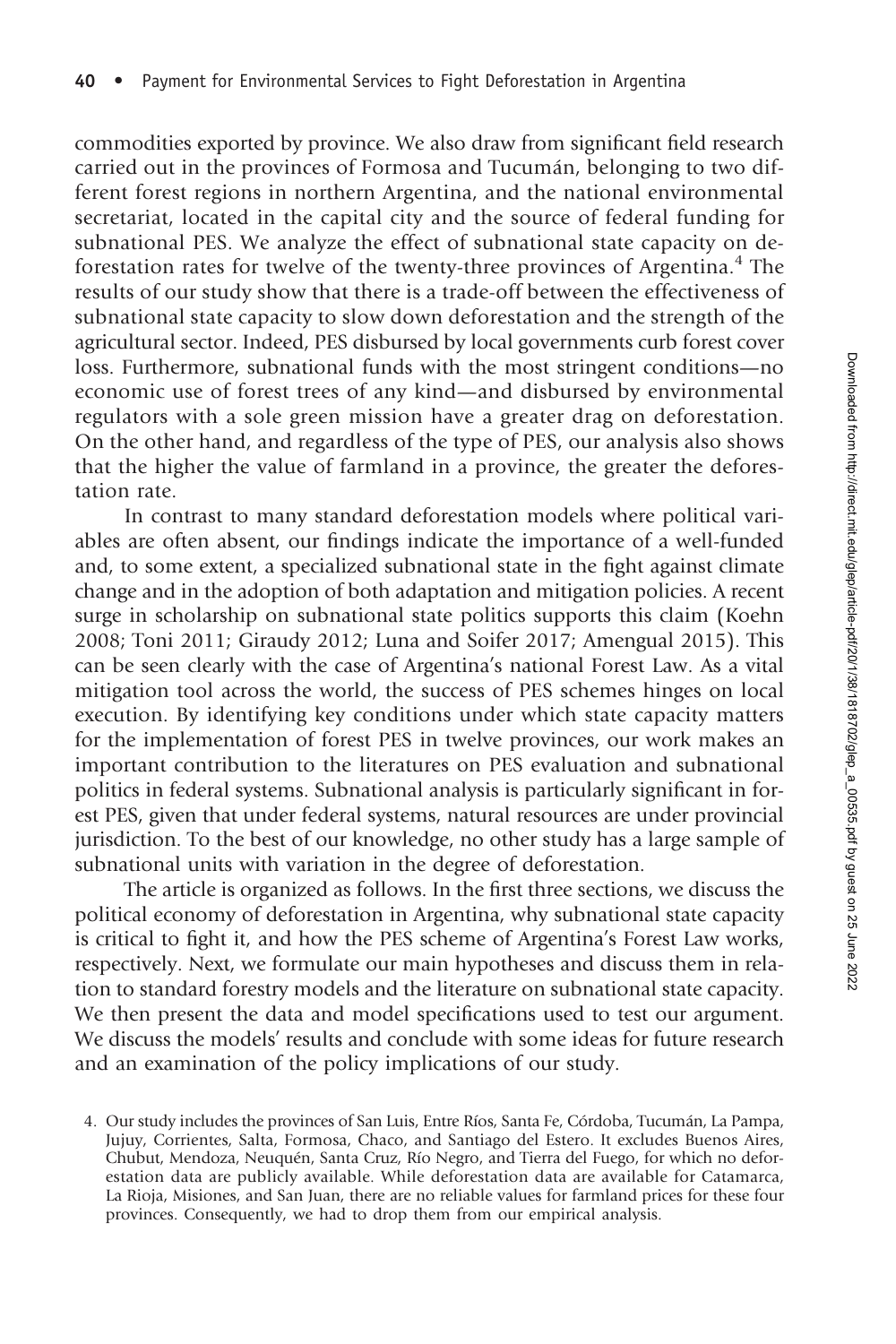# The Political Economy of Deforestation

Despite the vast consequences of deforestation on vulnerable communities, political conflict, and global warming, the loss of forests continues at a dramatic pace across the developing world (Taubert et al. 2018; Fehlenberg et al. 2017). Argentina's rate of deforestation puts it in the top twenty countries in the world with the greatest loss of tree cover since  $2001<sup>5</sup>$  Out of eleven Latin American countries that have experienced losses of forest over a million hectares from 2001 to 2016, Argentina ranks seventh, with a total loss of 1,572,703 ha after Brazil—first in the world—and the region with a total loss of 35,912,089 ha, comprising Bolivia, Colombia, Peru, Mexico, and Paraguay. The decade of the commodity boom saw record years of deforestation, particularly for Argentina, which experienced the second greatest yearly loss in the region behind Brazil. Argentina cut approximately 400,000 ha of tree cover a year between 2004 and 2007, with a peak loss of 608,414 in 2008. Unlike other countries and regions where the extraction and export of timber are important drivers of deforestation, in Argentina, deforestation results from the expansion of the agricultural frontier, mostly due to the growth of soybean and other crops and the displacement of livestock to new lands in the north of the country (Dirección de Bosques 2002–2005; Fernández Milmanda and Garay 2019).

Deforestation, one of the most persistent environmental problems of the developing world and a key contributor to climate change, lies at the intersection of economic demands and state strength. On one hand, the main causes of deforestation are determined by increases in economic activity, especially in the agricultural sector (Pacheco 2009; Barber et al. 2014). On the other hand, laws that regulate land use in forest areas, established to limit illegal logging, usually rely on the readiness of local governments to implement and enforce them (Burgess et al. 2012). An understanding of the political economy of deforestation is needed to formulate policies that mitigate the determinants of climate change and global warming. Explaining deforestation also matters to the formulation of adaptation responses to reduce the vulnerability of forest-dependent communities. In the past, existing forest laws have not succeeded in slowing down deforestation or in deterring conflict (Roriz et al. 2017). We intuit that the amount of economic resources that a local state brings to bear against illegal logging will be critical.

Many standard deforestation models, developed by economists and forestry scientists, focus mainly on economic variables. That is, these analyses tend to model few political and social factors to predict the evolution of deforestation rates. Typical partial predictors of deforestation include land use, existing vegetation, commercial crops, and logging (Andersen et al. 2002; Roriz et al. 2017) as well as indicators of increased economic productivity, such as roads (Barber et al. 2014). However, there is a growing recognition of the need to study the role of the state, be it through the establishment of protected areas

<sup>5.</sup> See www.globalforestwatch.org/dashboards/global?category=forest-change, last accessed November 14, 2019.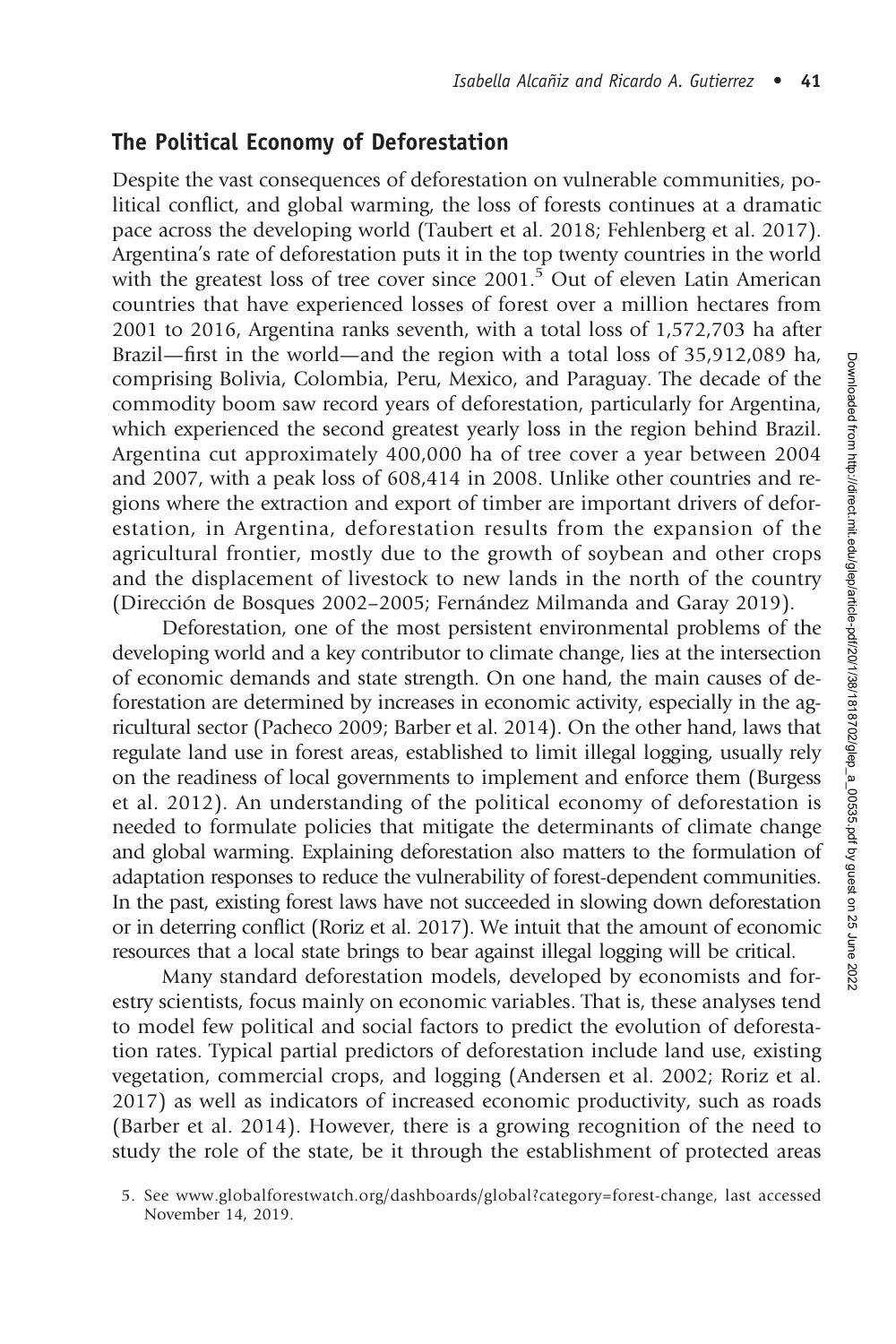(Barber et al. 2014; Allen 2015; Roriz et al. 2017) or the implementation of PES schemes or other incentives (Doherty and Schroeder 2011; Boerner et al. 2014). Incorporating the capacities of local governments should improve the accuracy of the deforestation models that show "inconsistency between trajectories and reality" (Dalla-Nora et al. 2014, 404). In this study, we try to close the "political gap" of deforestation models by examining the effect of subnational state monies and subnational bureaucratic specialization on the rate of tree loss.

# Forest and State at the Subnational Level

National aggregates provide a useful measure to compare across nations, yet we know that within a country, there is great variation in tree cover loss. Because local regions are endowed with different climates, soils, and natural resources, investment in economic development will distribute unevenly across quality and type of land. The political capacity and will to curb deforestation will also distribute subnationally. We can visualize subnational differences in deforestation within Argentina in Figure 1, which shows the evolution of deforestation in recent years at the provincial level.



**S**<sup>1</sup> T<sub>1</sub> I also 1 Total Deforested Hectares of Native Forests by Provinces, 2008–2016 Source: National Forests Directorate's Forest Assessment System Management Unit (UMSEF).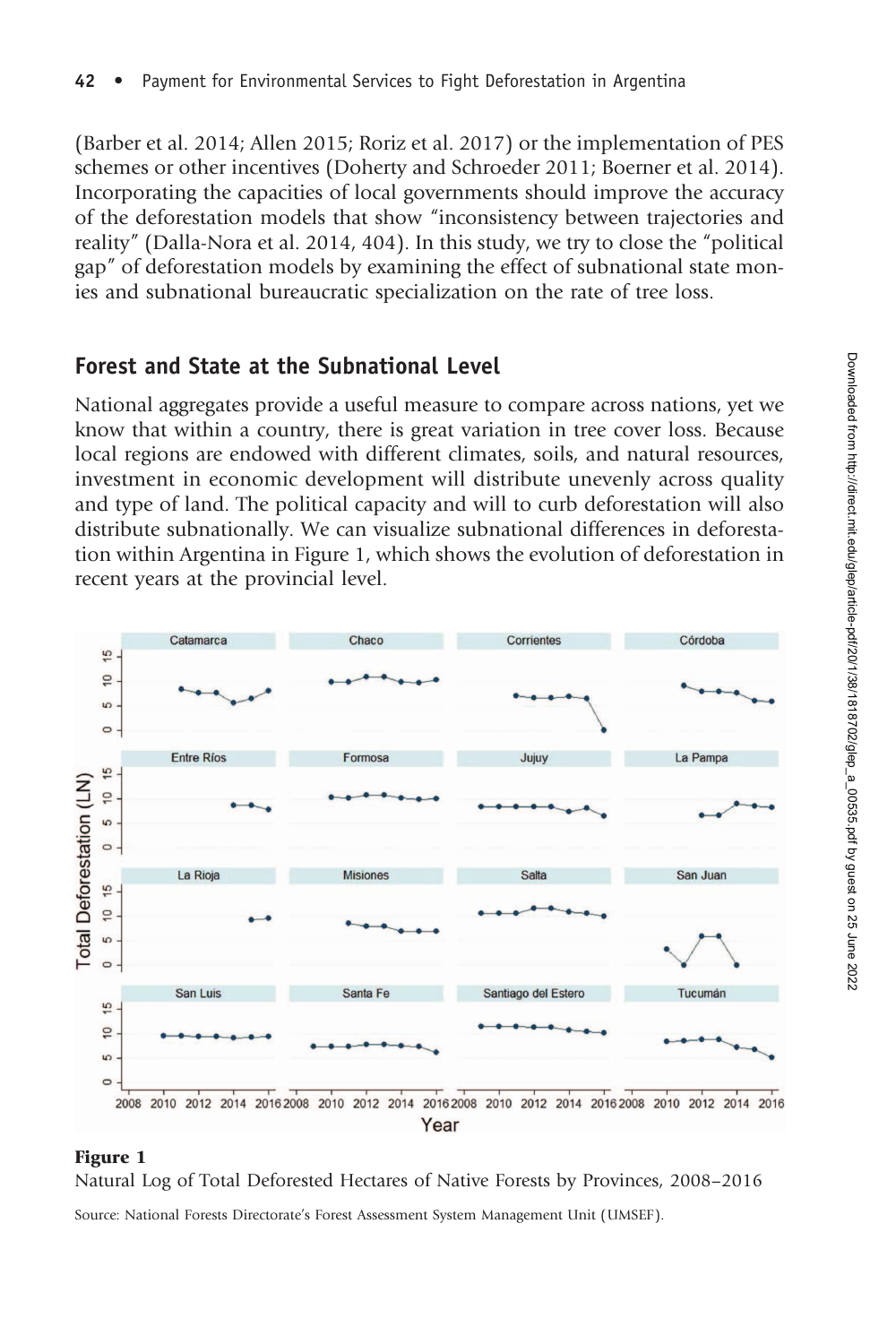For example, the provinces of Chaco and Tucumán show contrasting patterns. Chaco experienced a gradual increase in its loss of tree coverage during the years 2008 and 2016, while Tucumán saw the reverse trend. Neither is a major exporter of soy products (Argentina's main commodity). The comparison between Chaco and Santiago del Estero, both of them belonging to the same forest region (Parque Chaqueño), shows somewhat similar patterns but with different overall trends. Whereas deforestation in the province of Chaco remains high and continues to rise slowly, Santiago del Estero—also with high rates of tree cover loss—is on an overall downward slope.

Existing PES schemes that target deforestation are restricted to subnational districts and are implemented typically by local (province or state) governments (Toni 2011; Kashwan 2015). This is so for government-financed PES programs such as the one contained in the Forest Law in Argentina and the Bolsa Floresta program in Brazil, as well as the internationally funded Reducing Emissions from Deforestation and Forest Degradation (REDD+), implemented in the Democratic Republic of Congo, Indonesia, and Brazil, to name a few (Burgess et al. 2012; Barber et al. 2014). Certainly there are different sources of funding for PES schemes: national governments, international governmental organizations, international foundations, and individual donor countries.<sup>6</sup> Yet, regardless of where the funds originate, local (i.e., subnational) governments are charged with the execution of PES schemes. Consequently, subnational states must decide on the size of the incentive, the selection criteria of beneficiaries, and the monitoring and enforcement of program requirements, among many other responsibilities. These critical tasks denote the importance of subnational state capacity in the adoption and implementation of antideforestation programs, such as the Argentine Forest Law PES program described herein.

# The Forest Law in Argentina

The first PES fund distribution in Argentina's provinces began in earnest in 2010. Conservation plans, labeled PC, have the most restrictive conditions; management plans, or PMs, have fewer conditions attached. PC funds are disbursed by the provincial government to landholders who commit to conserving the forest land fully untouched. Like PC funds, monies distributed for management plans cannot be used to clear trees. However, unlike PCs, PM funding can be applied to utilize the forest land "sustainably" and even to pursue economic activities such as tourism and agroforestry.<sup>7</sup> Figure 2 shows the average amount of Argentine pesos disbursed for conservation and management plans across provinces between 2010 and 2016. Amounts are logged given that the nominal

<sup>6.</sup> See http://reddx.forest-trends.org/, last accessed November 14, 2019.

<sup>7.</sup> See the guidelines for developing conservation and management plans at http://recursosforestales. corrientes.gob.ar/assets/articulo\_adjuntos/555/original/Cartilla\_para\_Profesionales\_que\_ Formulan\_Planes\_en\_Bosques\_Nativos.pdf?1401202097, last accessed November 14, 2019.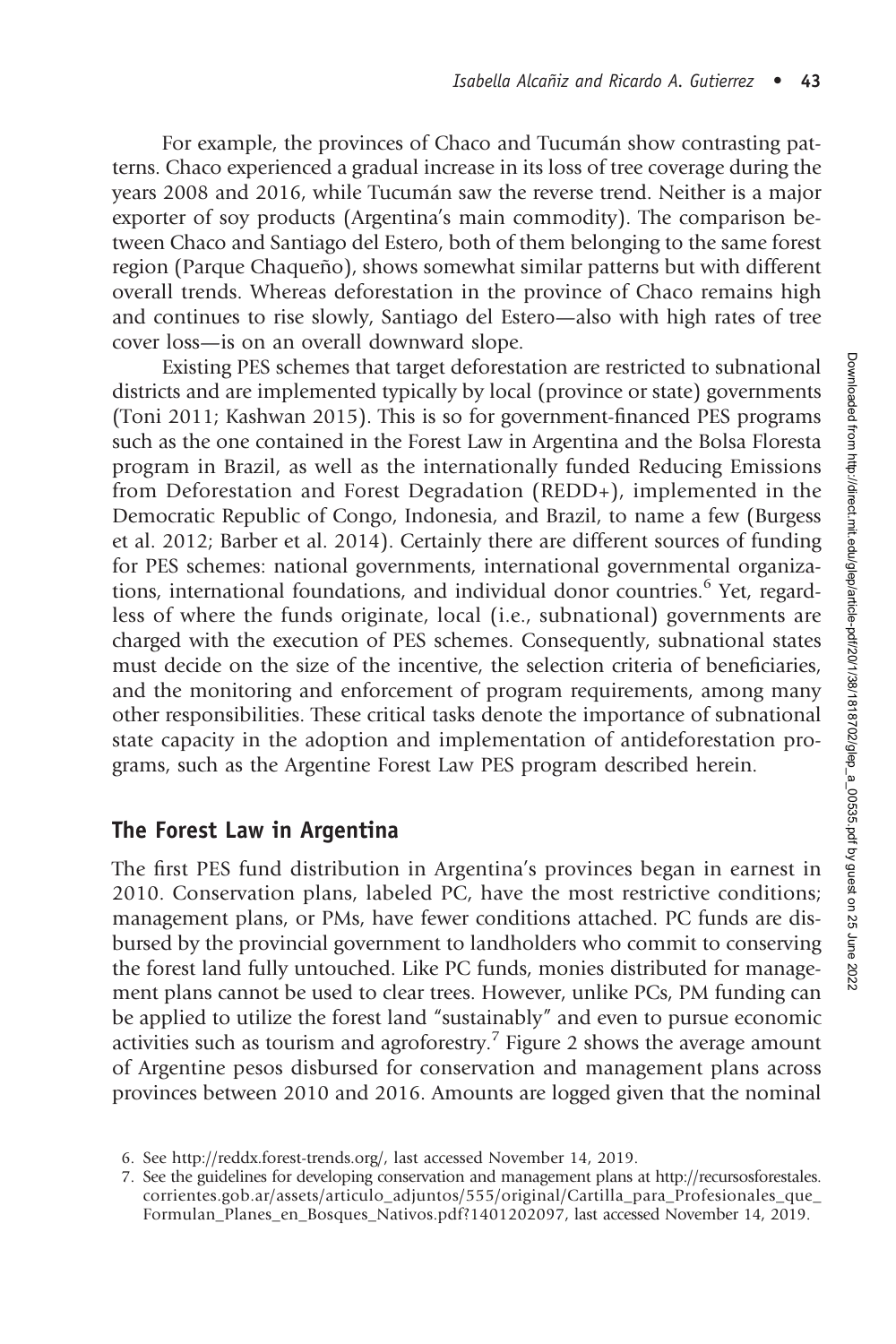

Figure 2 Average Funding for Conservation and Management (PC & PM) by Province, 2010– 2016, in US\$

Source: National Forests Directorate.

values grow exponentially, facilitating the analysis and visualization of the results. The figures show that there is great variation in how conservation and management monies are distributed across provinces.

How did Argentina adopt a nationwide, province-based PES program to stop deforestation? In 2007, the National Congress passed the Native Forest Protection Law, or Ley de Bosques Nativos (hereinafter the Forest Law) as the result of mounting social demands and the initiative of individual lawmakers (Gutiérrez 2017). In December 2002, the National Forests Directorate published a report on the First National Inventory of Native Forests (Dirección de Bosques 2002), which found the total hectares of remaining native forests to be 33 million. This report was disseminated by the media and used by social organizations that demanded politicians stop deforestation. Several environmental organizations, led by Greenpeace, mobilized for a law to be passed to protect the remaining native forests. In 2004, Representative Miguel Bonasso (an ally of President Néstor Kirchner and president of the Natural Resources and Human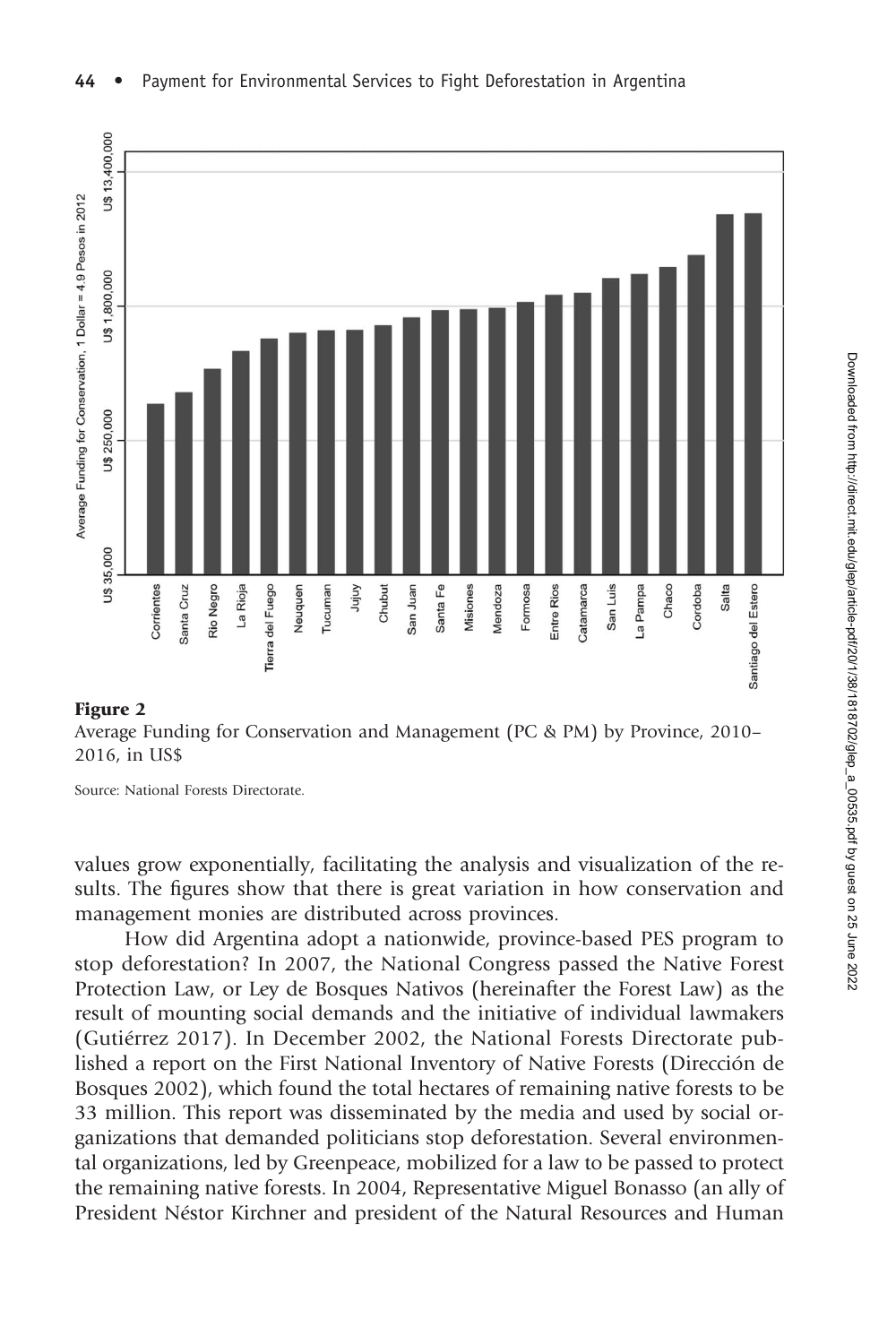Environment Conservation Commission of the Chamber of Representatives) proposed a declaration by congress requesting the executive suspend clearings until a protection law was passed. After the declaration was approved, Bonasso presented the Native Forest bill on May 30, 2006.

Environmental organizations and national environmental officials backed the Bonasso bill. In the opposition, representatives and senators of the so-called forest provinces (mainly Salta, Formosa, and Misiones), regardless of their party affiliation, opposed the Bonasso bill, alleging that it would undermine provincial autonomy to manage natural resources. In addition, agricultural producers expressed their opposition to any type of environmental regulation on forests. Despite this opposition, the protectionist actors in and beyond congress managed to obtain a majority within congress (i.e., Front for Victory) after granting some concessions aimed at reducing the resistance of provinces (chief among them the creation of the Native Forests Fund). Finally, the bill was approved by both chambers in November 2007.

The Forest Law set national minimum floors ("presupuestos mínimos de protección ambiental" in Spanish) for the protection of native forests in compliance with a 1994 constitutional amendment and the 2002 General Law for the Environment. Among other measures, Law 26331/07, or the Forest Law, introduced two major policy instruments that offered innovative tools over past legislation on the environment: (1) the Land-Use Zoning of Native Forests (Ordenamiento Territorial de Bosques Nativos, or OTBN) and (2) the National Fund for the Enrichment and Conservation of Native Forests.

The OTBN classifies lands with native forests according to three colorcoded conservation categories (i.e., red, yellow, and green). Each province must approve its OTBN by law, which is to be revised and updated every five years. Once approved, each provincial OTBN has to be accredited by the National Secretariat of the Environment and Sustainable Development (SAyDS), which has to certify that every provincial OTBN meets the national standards set by the Forest Law in order for the provinces to access native forests funds.

Each conservation category has distinct land-use conditions, which in turn are determined by sustainability criteria given the forests' size, such as linkages to existing protected areas and subsistence uses for indigenous and peasant communities. Specifically, category I (red) areas are areas with very high conservation value, which cannot be transformed. Category I contains areas that, owing to their location, connectivity value, biological value, and/or river basin protection potential, are worth preserving in perpetuity, although they can be inhabited by indigenous communities or be the subject of scientific research. Category II (yellow) areas are areas with medium conservation value that, while degrading, can still reach high conservation value. These areas can be subject to the following activities: sustainable utilization, tourism, collection of natural resources, and scientific research. Category III (green) areas are areas of low conservation value that can be partially or completely transformed within the criteria established by the law.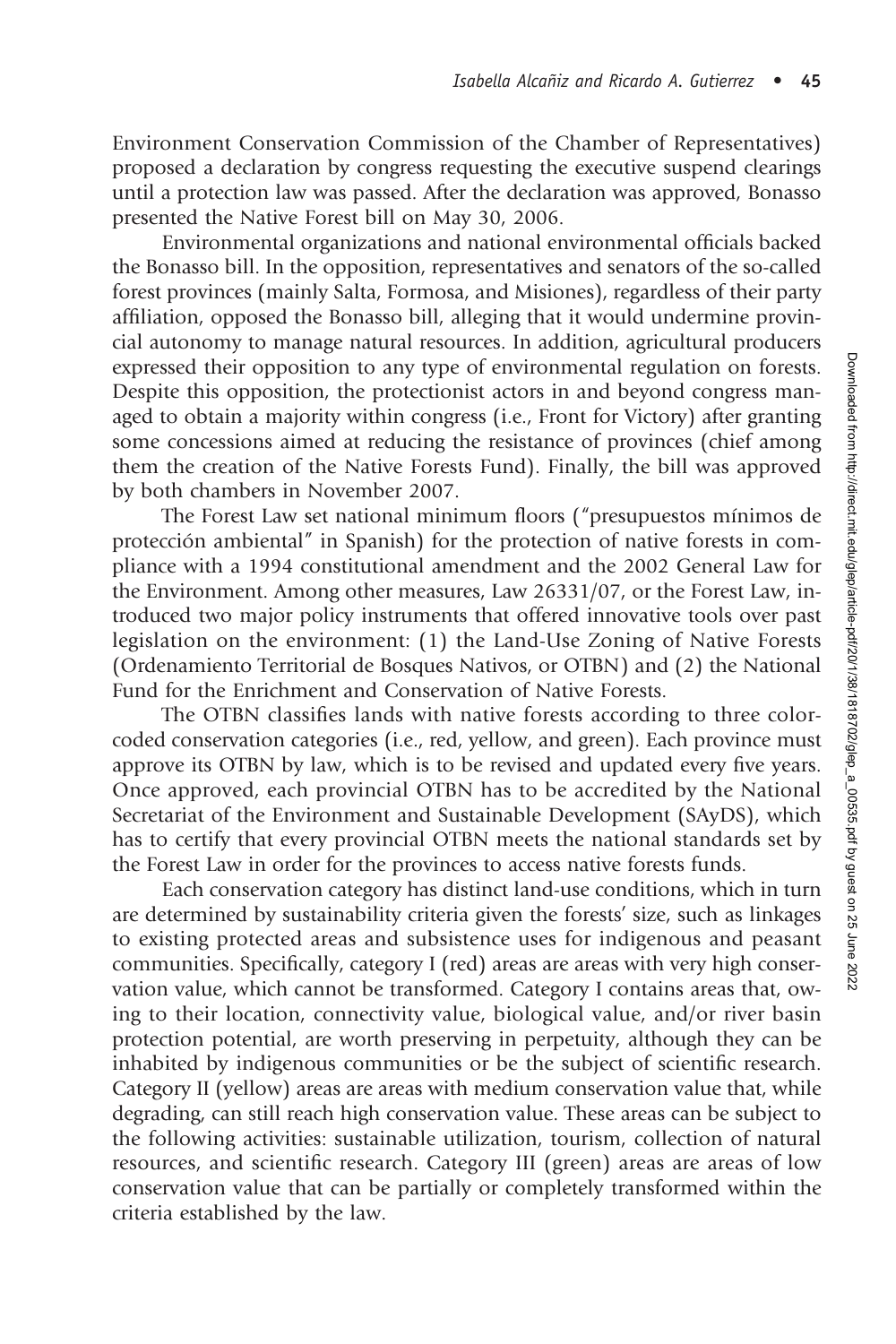The OTBN is complemented with other instruments (Aguiar et al. 2018; Fernández Milmanda and Garay 2019): (1) land-use change plans (required for any activity that involves clearing), (2) hearings and public consultations (also required for activities that involve clearing), (3) environmental impact studies (required for different types of activities), (4) monetary sanctions (for any infraction or breach of the law), and (5) the National Fund for the Enrichment and Conservation of Native Forests (intended to compensate only for activities that do not involve clearing and that favor the conservation, recovery, and/or sustainable management of the forests).

While all those instruments are important, the National Fund for the Enrichment and Conservation of Native Forests (from now on the Forest Fund or Fund) soon became, after the OTBN, a central piece in the implementation of the Forest Law, as becomes clear from our interviews and field observations (see also Di Paola 2011; Aguiar et al. 2018). For the national government (SAyDS), the Forest Fund is the main tool (if not the only one) that enables it to intervene in the application of the Forest Law in the provincial territories. For the provinces, it constitutes the Forest Law's main attraction, given that it allows them to obtain "fresh" funds, both for financing the landholders' management plans and for institutionally strengthening their own environmental agencies (see later). This explains, in part, why all the provinces approved their OTBN laws between 2008 and 2016, a level of compliance with a national law that is not very common in Argentina (Gutiérrez 2017).

The Forest Fund aims to provide monetary incentives to avoid furthering deforestation and to compensate landholders for the environmental services granted by native forests. Money from the fund is distributed to the provinces whose OTBNs have been approved by law and accredited by the SAyDS and follows a formula outlined by the Federal Environmental Council (COFEMA). COFEMA is made up of top representatives of the national and all provincial governments of Argentina. Funds allocated to each province have two separate aims: 70 percent of the money must be used to pay landholders that preserve or sustainably manage native forests (i.e., PCs and PMs); the remaining 30 percent is assigned to "institution building" for the subnational state agency in charge of implementing the Forest Law and managing the fund's resources (known as the application agency, it is typically the subnational ministry or secretariat with jurisdiction over environmental policy). The purpose of this 30 percent is to shore up the technical capacity of provincial bureaucracies. Indeed, COFEMA sought to overcome a central problem that was stressed by both national and provincial officials interviewed by the authors: the deficit in state capacity of the provincial agencies tasked with implementing and enforcing the Forest Law.<sup>8</sup> The Native Forests Fund's 30 percent institution-building component can be used to hire

<sup>8.</sup> Interviews by the authors with environmental officials in Tucumán (San Miguel de Tucumán, July 2016), Formosa (Formosa City, August 2018), and the national government (Buenos Aires City, September 2015, April 2016, July 2018).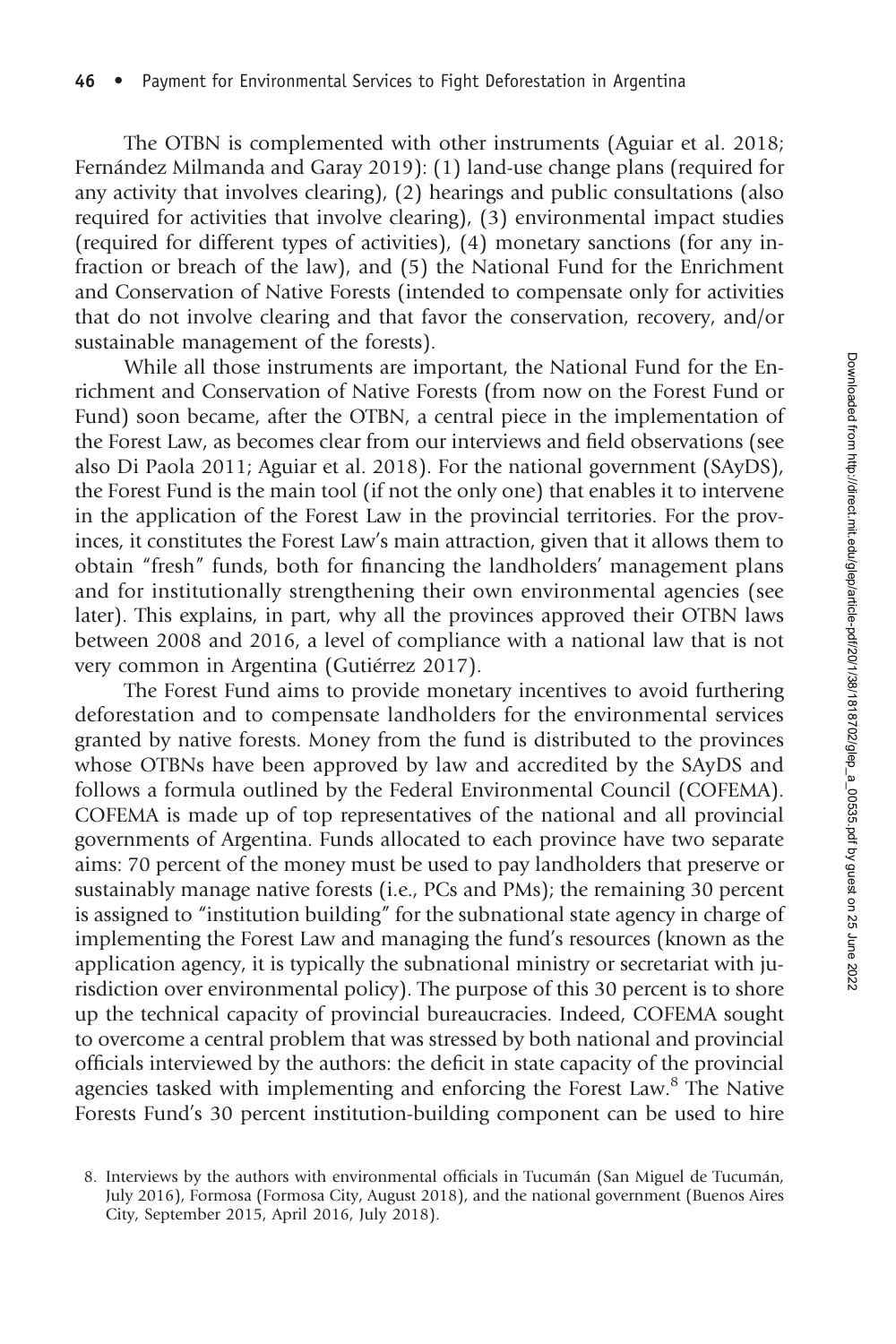personnel, to buy vehicles and equipment, and to support field-monitoring expenses.

To apply for money from the fund, landholders must submit a project to the provincial government for approval. According to the Forest Law and its regulation, landholders whose properties are within the areas zoned by the OTBN are eligible to apply to one of two different types of plans: the aforementioned PCs and PMs (Dirección de Bosques 2017).<sup>9</sup> PMs can be carried out in category II (yellow) and I (red) lands, while PCs can be executed in all three categories. Deforestation is illegal in both PCs and PMs, but PMs are less restrictive than PCs, as they authorize the economic activities permitted in category II (yellow) lands (tourism, collection, and the somewhat ambiguous "sustainable utilization" of forests), which are banned in category I (red) lands.

# Study Hypotheses

We turn now to formulating our main hypotheses. To answer the study's research questions posed in the introduction of this article—whether implementing PES schemes makes a difference in deforestation rates or whether these rates result from the strength of the agricultural sector—we discuss the importance of local and political (i.e., the subnational state) variables in explaining deforestation. While many deforestation models include subnational economic data, they often are missing local political variables. Here we seek to combine both. Drawing from past studies on land use, environmental and subnational politics, and our own field research in the Argentine provinces of Tucumán and Formosa, we expect differences in subnational capacity—especially financial capacity—to help explain changes in provincial deforestation rates. Recent research in Latin America emphasizes the importance of subnational state capacity and/or local state–societal ties in policy regulation and enforcement (Giraudy 2012; Luna and Soifer 2017; Fernández Milmanda and Garay 2019). Increasingly, scholars seeking to explain political outcomes in environmental policy are focusing on the role of subnational bureaucracies and officials (Koehn 2008; Toni 2011; Allen 2015; Amengual 2015; Barrett 2015; Eaton 2017; Fernández Milmanda and Garay 2019).

Our expectation that greater subnational state capacity increases the effectiveness of PES is straightforward. As described in the preceding section, before landholders can become recipients of state monies in exchange for forest conservation on their land, the provincial government has to go through a number of technical steps, including classifying all native forests within the territory according to risk, which in turn determines the amount of federal funds received. The local government also initiates calls for applications to conservation and

<sup>9.</sup> In contrast to PCs and PMs, land- use change plans or PCUSs only apply to category III (green) lands, are mandatory for any land change planned, require the application of prior participation mechanisms, and are excluded from the Native Forests Fund.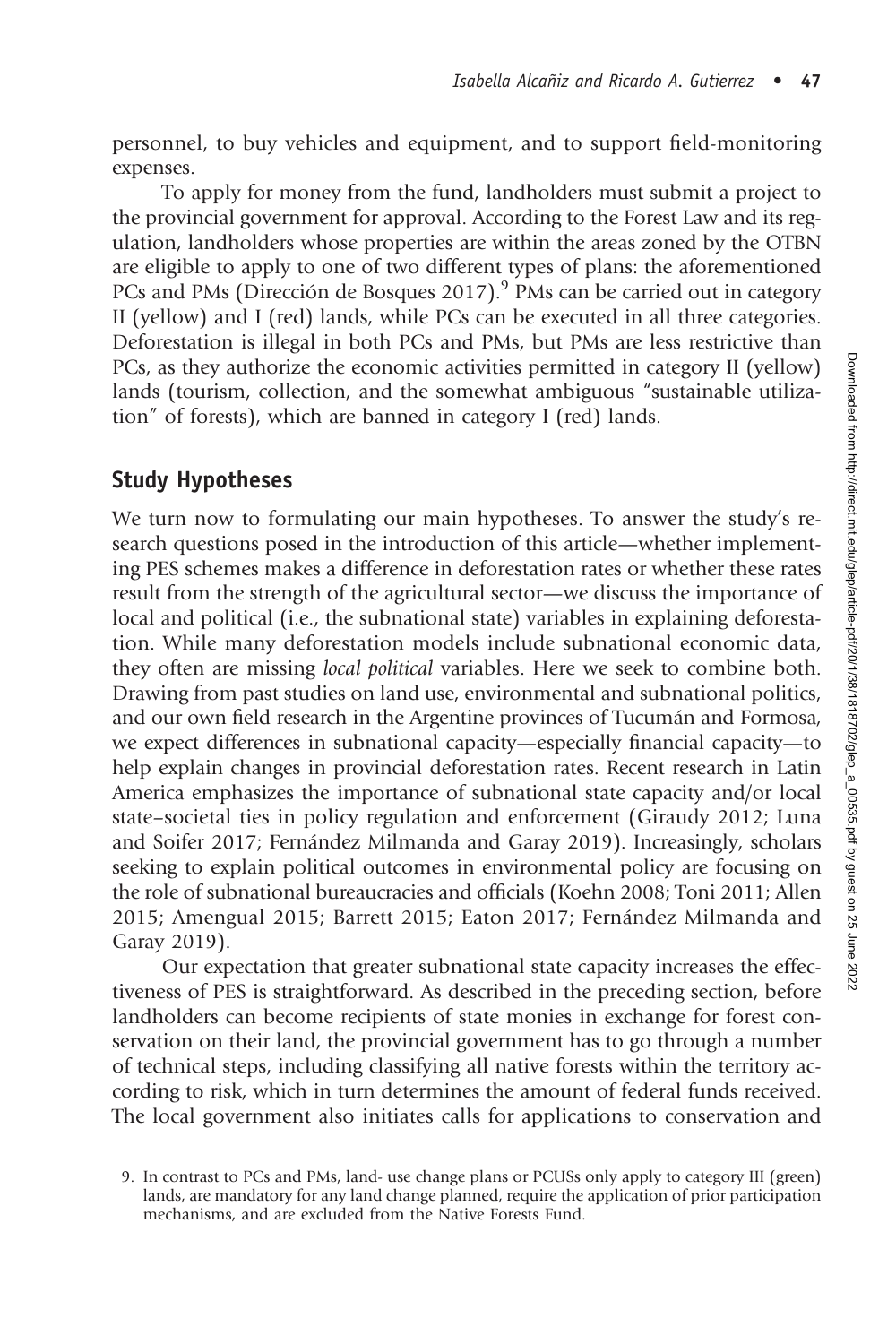management plans (PC and PM), decides who is awarded funding, distributes PES to landholders, and monitors fulfillment of the agreement. We claim that all of these steps require an able bureaucracy at the local level, which in turn can have an effect on the total amount of federal funding a province secures for forest conservation incentives.

We see the application of PES as sequential, with state capacity mattering throughout the process. A first step is the question of how certain provinces get more funds than others, which we argue is a function of preexisting state capacity. Next, the amount and effectiveness of PES funds are contingent on the funding initially secured by the province and its ability to continue investing in institutional capacity.<sup>10</sup> Consequently, we see more PES money as a proxy for more subnational state capacity. This matters because only aggregated PES can make a dent on subnational deforestation rates, and only technically abled provincial governments can provide more PES.

The subnational literature tells us that bureaucratic skills vary geographically in significant ways, especially in federal states (Escobar-Lemmon 2001; Wilson et al. 2008; Barrett 2015). As Luna and Soifer (2017) assert, "in much of the developing world, subnational variation characterizes state capacity. The reach of the state, in other words, is uneven across the national territory. Public goods are provided, regulations enforced, and order secured in some places within a country but not others" (1).

This intuition was confirmed in our field research in the provinces of Tucumán and Formosa. When we asked government officials from Tucumán how they dealt with rampant deforestation and managed the PC and PM funds, they emphasized the many technical challenges a small bureaucracy like theirs faced in environmental regulation and conservation.<sup>11</sup> For example, forest authorities in Tucumán indicated that their governments had to recruit and develop new technical skills to carry out the initial OTBN survey. A similar situation was reported in the province of Formosa, where officials in charge of approving and monitoring plans often have to rely on support from private consultants and landholders to collect information.<sup>12</sup> Smaller provinces have fewer resources available (such as skills, enforcement capacity, and, above all, financing) and often seek assistance from larger ones. Government officials in the Secretariat of the Environment in Tucumán forged ties with and sought support from their counterparts in the neighboring Salta, a larger province with greater state resources available.<sup>13</sup>

- 10. We thank an anonymous reviewer for this idea.
- 11. Interview by one of the authors of government officials in Tucumán in the Environmental Secretariat and the Division of Forests (San Miguel de Tucumán, Tucumán, July 2016).
- 12. Interviews by one of the authors of government officials from different agencies in Formosa (Formosa City, Formosa, August 2018).
- 13. In an interview, the government officials from Tucumán described some of the other challenges a small province faces in implementing the conservation and management plans. For example, they reported having difficulty reaching the public, especially smaller producers and communal landholders, to make them aware of Tucumán's call to apply for PC and PM funds.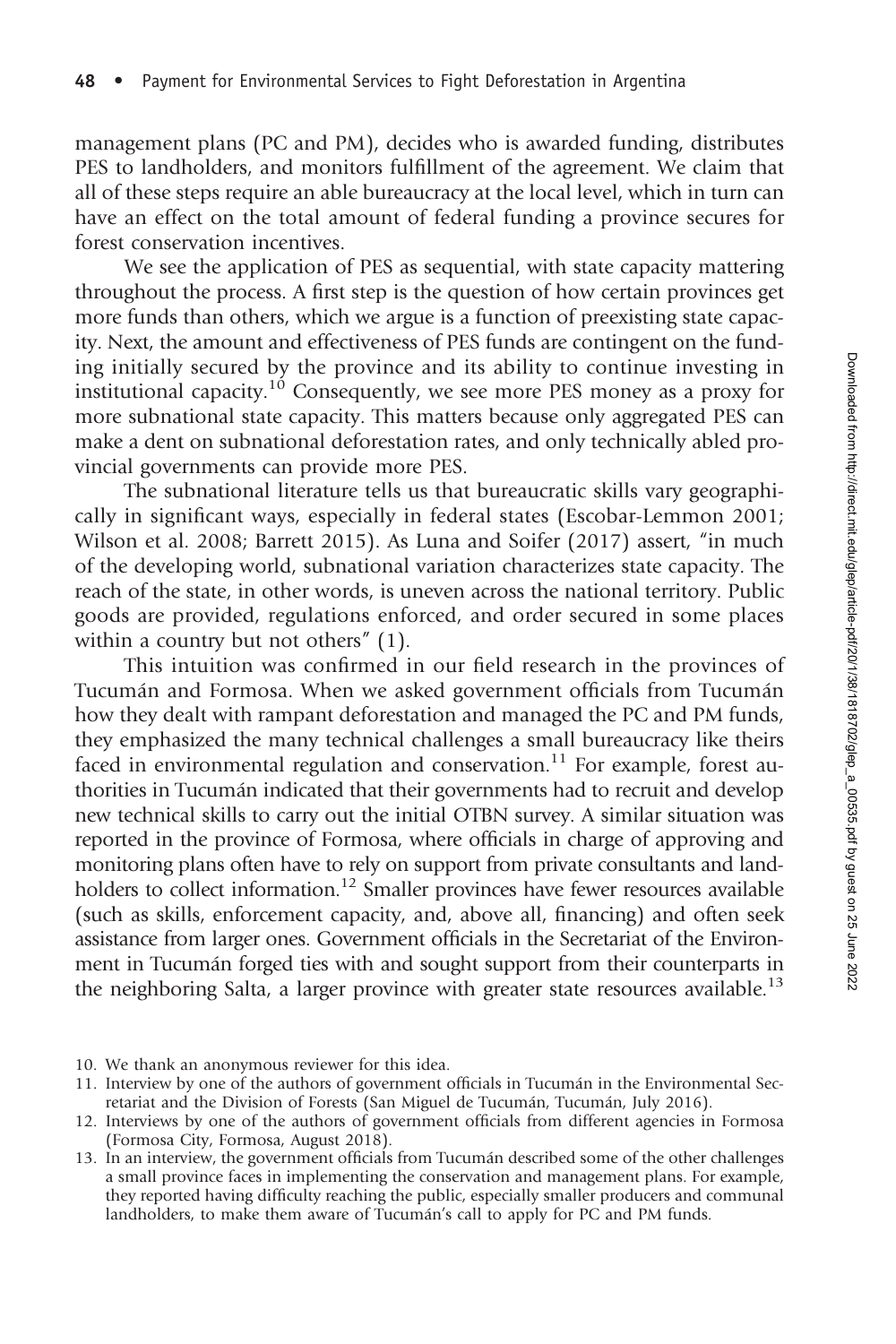Both provincial and national officials<sup>14</sup> stressed that the Native Forests Fund is important not only because it allows for compensating landholders for not clearing their lands but also because it helps upgrade provincial forest agencies' capacity to apply and monitor the PES program (and the Forest Law in general) thanks to the 30 percent of the fund assigned to institutional building.

Thus, our first main hypothesis is as follows:

H1: Subnational monetary incentives to stop logging will have a negative effect on deforestation.

Landholders can submit two types of plans with more or less restrictive conditions (see from earlier discussion the difference between PC and PM). To reflect the difference in conditions of state monies (PC vs. PM), we further elaborate our main hypothesis as follows:

H1a: More restrictive subnational monetary incentives to avoid any economic activity in the forest (under any circumstances) will have a greater negative effect on deforestation.

Recent studies on the state and environmental conservation have sought to test empirically the effect of bureaucratic skills and specialization on policy outcome (Carpenter 2001; Davidson 2001; Amengual 2015; Alcañiz 2016). We follow this research in assuming that agencies specialized in environmental issues will be more removed from the interests of the agricultural sector than other agencies with multiple missions:

H2: Provinces where the disbursing agency has an exclusive environmental mission will reduce deforestation further than provinces where the disbursing agency has a combined environmental–agricultural mission.

The expansion of the agricultural frontier as a result of macroeconomic demands is recognized and decried by scientists and activists alike as a direct driver of land clearing (Pacheco 2009; Godar et al. 2012; Barber et al. 2014; Mangonnet et al. 2018; Fernández Milmanda and Garay 2019). Consequently, our two final hypotheses are based on economic pressures and the expansion of the agricultural sector:

H3: Higher farmland prices, as indicators of increased agricultural demand in the province, will have a positive effect on deforestation.

H4: Greater volumes of primary products and energy exported from a province will have a positive effect on deforestation.

We are particularly interested in how the empirical evidence for these two hypotheses behaves vis-à-vis our subnational state hypotheses. We expect these

<sup>14.</sup> Interviews by both authors of national environmental officials (Buenos Aires City, September 2015, July 2018, and Formosa City, Formosa, August 2018). Observant participation by one of the authors at the June 2018 COFEMA regular meeting.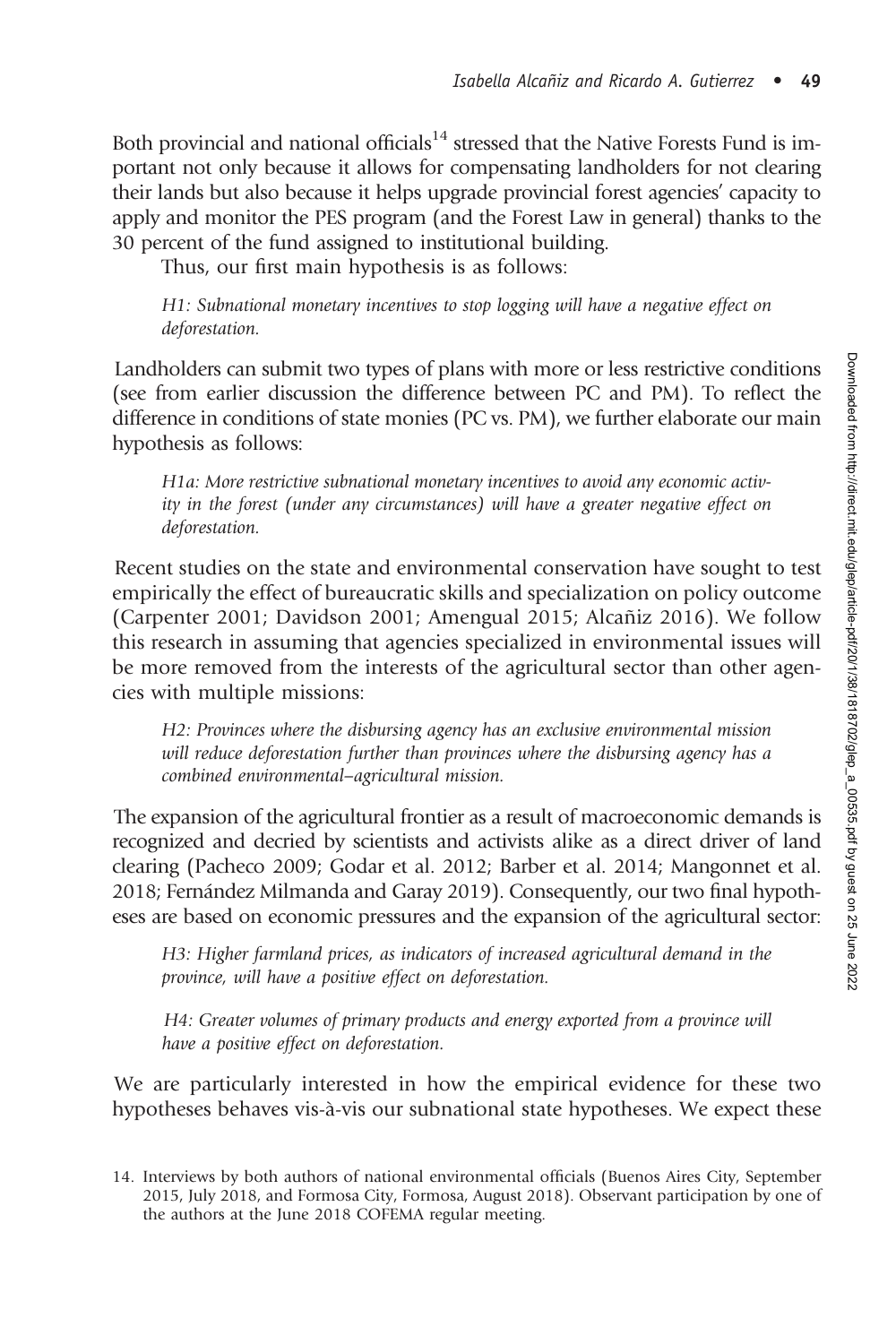two factors—the expansion of the agricultural sector and provincial bureaucratic capacity—to have the opposite effect on deforestation.

#### Data and Models

The dependent variable (DV) of our study is the annual rate of OTBN deforestation (ln) for each of the twelve provinces for which data are available for all of our variables. It includes all three OTBN categories (red, yellow, and green). The DV is the total loss of coverage by year and by province. As a robustness check, we also run models with UMSEF deforestation as an alternate DV, which is defined as the deforestation of OTBN lands plus other lands with native forests that, because of technical definitions, were left out from OTBNs.

The deforestation data are taken from the annual reports (2012–2018) and the online database of the National Forests Directorate's Forest Assessment System Management Unit (UMSEF).<sup>15</sup> Taking the First National Inventory of Native Forests (Dirección de Bosques 2002–2005) as baseline, UMSEF measures forest cover and land-use changes through remote sensing and GIS tools, using satellite images provided by the Argentine National Space Activities Commission (CONAE) and the US Geological Survey (USGS). As they are centered in annual land-use changes, UMSEF measurements allow for evaluating the conservation and loss of forests according to UMSEF's definition of forests and forest lands, but they do not allow for directly assessing forest degradation. UMSEF follows the Food and Agriculture Organization of the United Nations (FAO)'s definition of forest and forest lands known as FRA 2000.<sup>16</sup> Applied to Argentina, this definition comprises more forest land hectares that zoned by the provincial OTBNs. In its annual reports, UMSEF discriminates deforestation data for forest lands zoned by OTBNs (which we call OTBN deforestation) from deforestation data for forest lands under the FRA 2000 definition (which we call UMSEF deforestation and includes OTBN deforestation). To this day, UMSEF measurements provide the only systematic and uniform assessment of the evolution of deforestation in Argentina's provinces; they do not include two of the six Argentine forest regions (Patagonian-Andean Forests and Montes).

Our three main independent variables (IVs) are measures of state financial capacity: the annual total amount allocated to each province from the Forest Fund (total amount), the annual amount assigned to conservation plans of native forests (PC), and the annual amount assigned to management plans of native forests (PM). The source of these three variables is the National Forests Directorate, which has issued annual Forest Law Implementation Reports (and related documents) since 2013, with a special focus on the application of the Forest Fund in the provinces. The unit is Argentine pesos  $(\$)$ . Total amount

<sup>15.</sup> See http://snmb.ambiente.gob.ar/portal/, last accessed June 1, 2019.

<sup>16.</sup> See www.fao.org/forest-resources-assessment/past-assessments/fra-2000/en/, last accessed November 14, 2019.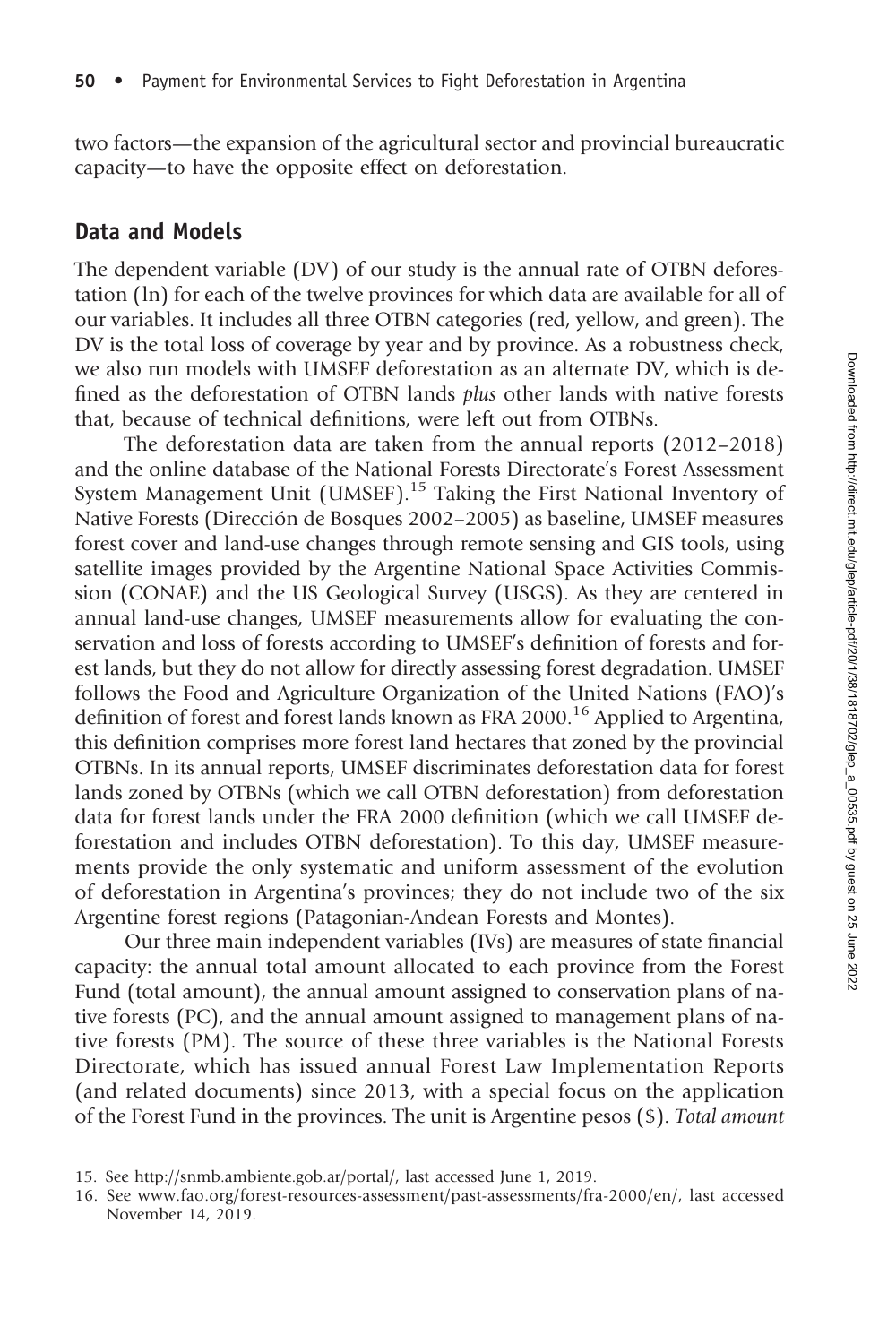combines the amounts assigned to PCs and PMs (70 percent) with the amount assigned to the institutional upgrading of the provincial application agency (30 percent). Our expectation is that money with greater state restrictions attached is more likely to have a negative effect on deforestation than state funds that partly subsidize landowners' production. We lag in one year the variables PC, PM, and total amount to capture their causal effect on deforestation. To facilitate the analysis, as explained earlier, we use the natural log of the main monetary IVs because the nominal values grow exponentially.

Our fourth state-related IV, subnational bureaucratic specialization, is a dichotomous variable that we code 1 when the subnational state agency in charge of disbursing PC and PM funds has an exclusive environmental mission, and 0 otherwise. Funds may be distributed by a provincial ministry with primary jurisdiction in environmental policy or by environmental regulators housed in provincial ministries of (agricultural and industrial) production. As a rough proxy of regulators' environmental specialization—which should shore up state capacity—we expect subnational bureaucratic specialization to have a negative effect on deforestation.

To capture the effect of agriculture and, especially, the 2000s commodities boom on deforestation rates, we include two variables in our study. First, the variable land value (US\$) consists of the maximum price of farm real estate per hectare for each province. Higher land prices indicate increased demand in agricultural farming, which in turn should have a positive effect on deforestation rates. Land values were collected from a nationwide agricultural real estate broker. Second, yearly total provincial exports (US\$) data were obtained from the Ministry of Economy of Argentina (MECON). Similar to land values, we expect this variable to reveal the international demand for commodities and consequently have a positive effect on deforestation.

We ran cross-sectional time series models to explain changes in the yearly rate of deforestation by province. We ran a set of models with fixed effects and another set with random effects. It should be noted that the fixed effects models control for any contextual effects within provinces, ensuring a conservative test of our models. We also used two separate measures of provincial deforestation to see whether greater subnational intervention has an effect only on OTBN deforestation or on non-OTBN as well. Following are our main results.

# Results and Discussion

Table 1 reports coefficients explaining annual UMSEF deforestation rates. Because both the DV and the main independent variables are logged, coefficients can be interpreted as the rate of change in deforestation per unit of change in each IV. We can see that most of the study's main independent variables (PC, PM, and total amount of plan funds) behave as expected. That is, the disbursement of state monies at the subnational level has a negative effect on deforestation rates. In model 1, the natural log of PC is negative and significant, as well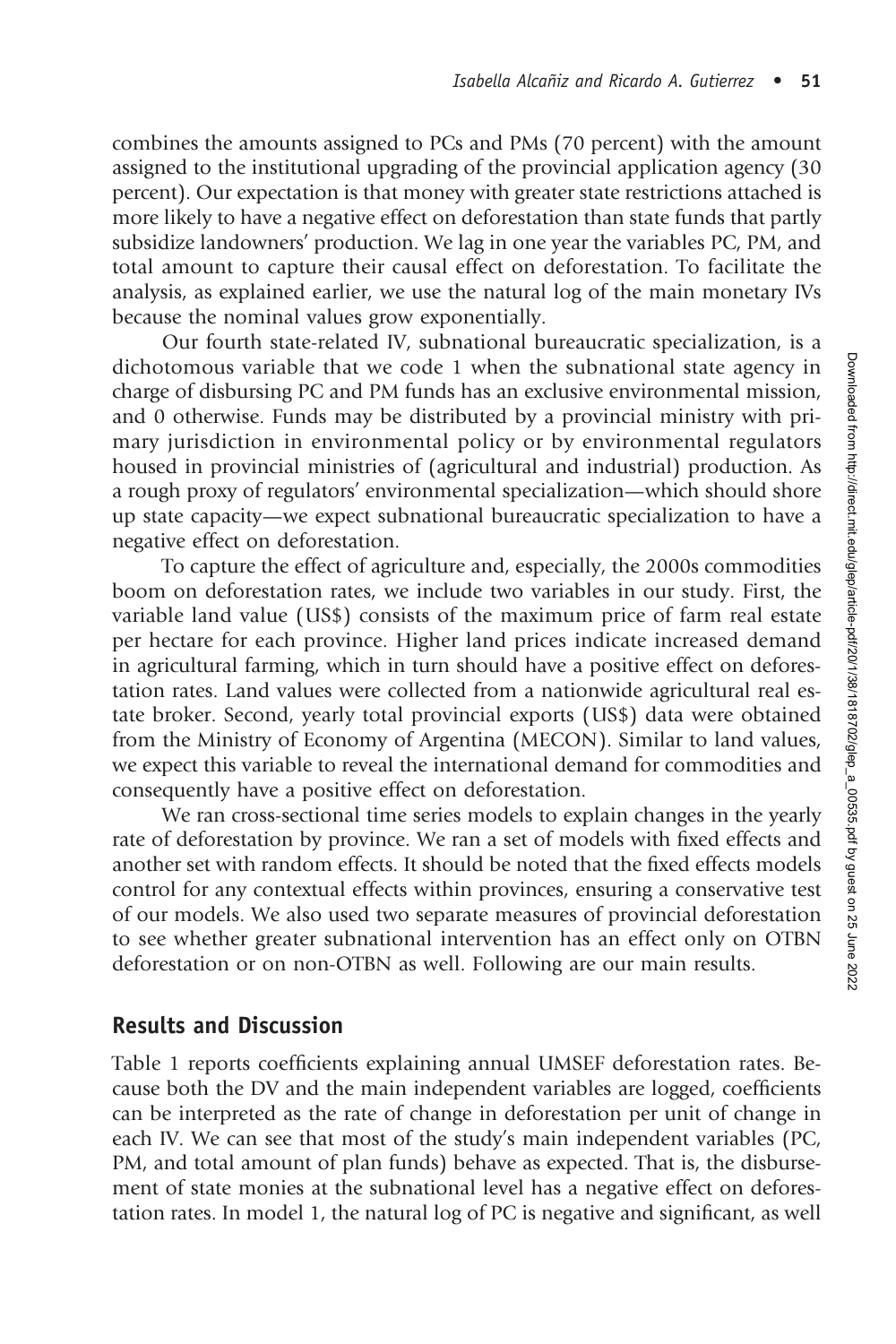#### Table 1Annual UMSEF Deforestation Rates

|                       | (1)                    | (2)                   | (3)                    | (4)                                         | (5)                  | (6)                    |
|-----------------------|------------------------|-----------------------|------------------------|---------------------------------------------|----------------------|------------------------|
| H1                    |                        |                       |                        |                                             |                      |                        |
| PM (ln)               |                        | $-0.0192**$ (0.00751) |                        |                                             |                      |                        |
| PM (lag-ln)           |                        |                       | $-0.0148***$ (0.00495) |                                             | $-0.00802$ (0.00770) |                        |
| Total amount (lag-ln) |                        |                       |                        |                                             |                      | $-0.0147***$ (0.00407) |
| H1a                   |                        |                       |                        |                                             |                      |                        |
| PC (ln)               | $-0.0227***$ (0.00760) |                       |                        |                                             |                      |                        |
| PC (lag-ln)           |                        |                       |                        | $-0.0155***$ (0.00512) $-0.00916$ (0.00798) |                      |                        |
| H <sub>3</sub>        |                        |                       |                        |                                             |                      |                        |
| Land value (ln)       | $-0.0678(0.224)$       | $-0.181(0.215)$       | 0.181(0.174)           | 0.286(0.184)                                | 0.257(0.186)         | $0.337*$ (0.182)       |
| H <sub>4</sub>        |                        |                       |                        |                                             |                      |                        |
| Exports (ln)          | $-0.175(0.161)$        | $-0.141(0.165)$       | $-0.0671(0.107)$       | $-0.0871(0.106)$                            | $-0.0746(0.107)$     | $-0.0779(0.104)$       |
| Constant              | 4.853 (3.257)          | 5.102 (3.324)         | 0.373(2.275)           | $-0.108(2.311)$                             | $-0.112(2.310)$      | $-0.710(2.287)$        |
| FE province           | <b>YES</b>             | <b>YES</b>            | <b>YES</b>             | <b>YES</b>                                  | <b>YES</b>           | <b>YES</b>             |
| Observations          | 111                    | 111                   | 100                    | 100                                         | 100                  | 100                    |
| $R^2$                 | 0.156                  | 0.137                 | 0.104                  | 0.106                                       | 0.118                | 0.142                  |
| Provinces             | 12                     | 12                    | 12                     | 12                                          | 12                   | 12                     |
| LogLik                | $-55.97$               | $-57.26$              | $-5.729$               | $-5.594$                                    | $-4.951$             | $-3.571$               |

Note: The DV is the total loss of coverage by year and by province. Standard errors are in parentheses. It should be noted that fixed effect models tend to<br>have a lower R<sup>2</sup> than random effect models and basic ordinary lea \*\*\*p < 0.01. \*\*p < 0.05. \*p < 0.1. Correlation between PC and PM is 0.7913. Therefore, given that they are highly collinear, we ran them separately.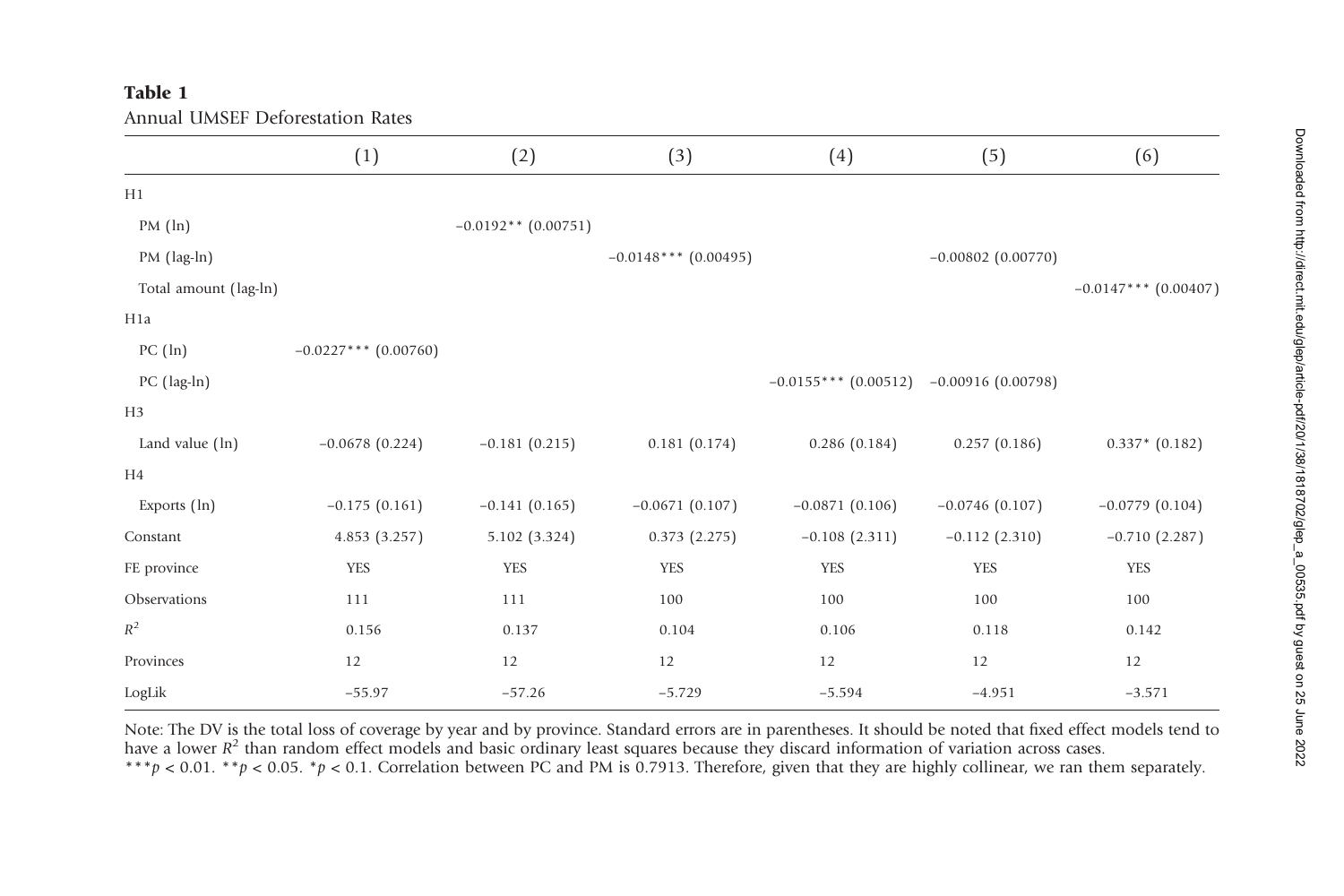as the lagged variables for PM, PC, and total amount of plan funds, which all have the expected negative sign and are statistically significant in models 3, 4, and 6, respectively. Surprisingly, the variable exports, which represents the export pressure on the mostly commodity-producing provinces during the commodities boom, has a negative sign and is not statistically significant. However, land value does behave as predicted and is statistically significant: higher provincial land values increase deforestation rates by 0.337. Finally, it should be noted that both the coefficients of the natural log and the lagged PC variables show slightly larger magnitudes than the coefficients of the natural log and the lagged PM variables. This corresponds to our expectation that the more restrictive conservation plans should have a greater effect on reducing deforestation than the management plans.

Table 2 reports coefficients explaining annual OTBN deforestation rates and shows similar results to Table 1. Again, our main independent variables (PC, PM, and total amount of plan funds) appear statistically significant and with a negative sign, meaning that subnational PES have a negative effect on deforestation rates. Indeed, both logged and lagged variables behave as expected. Furthermore, while the natural logs of PC and PM are virtually of the same magnitude, with PM being slightly larger, the lagged variables show a stronger effect of the more restrictive plans (PC over PM). In more substantive terms, a 1 percent increase in the total amount of PES results in a 5.8 percent decline in the deforestation rate. If we look at the province of Chaco in the year 2011, this rate of decline would translate to 16,910 ha instead of the actual loss of 17,800 ha (without PES). That is, implementing PES would save 890 ha of native forest in Chaco, equivalent to approximately 127,270 trees, given the average tree density of the Parque Chaqueño native forest.

As expected, our export variable has a positive sign, but it is not statistically significant. Land value is a strong predictor of deforestation, showing high magnitudes and significance in all models 1–6. We speculate here that high land prices may be the key indicator of deforestation pressures and may be capturing the real effect of export demands on the provinces. Indeed, when we interpret this coefficient in more substantive terms, we reveal the devastation of high land prices. A 1 percent increase in the price of land in Argentina almost doubles the rate of deforestation. Again, in 2011, in the province of Chaco, this would entail a loss of 17,444 ha more on top of the actual 17,800 ha lost. In other words, by increasing land prices by 1 percent, we would see a loss of 2,494,492 trees, given the average tree density of the Parque Chaqueño native forest.

Finally, to test the effect of our subnational bureaucratic specialization variable (specialized ALA), we run two simple models of deforestation with the same two dependent variables from Tables 1 and 2 (UMSEF and OTBN deforestation rates). We expect subnational bureaucracies that distribute funding to be more effective in slowing deforestation rates when they have primary jurisdiction in environmental policy. Indeed, in model 1 (OTBN deforestation), we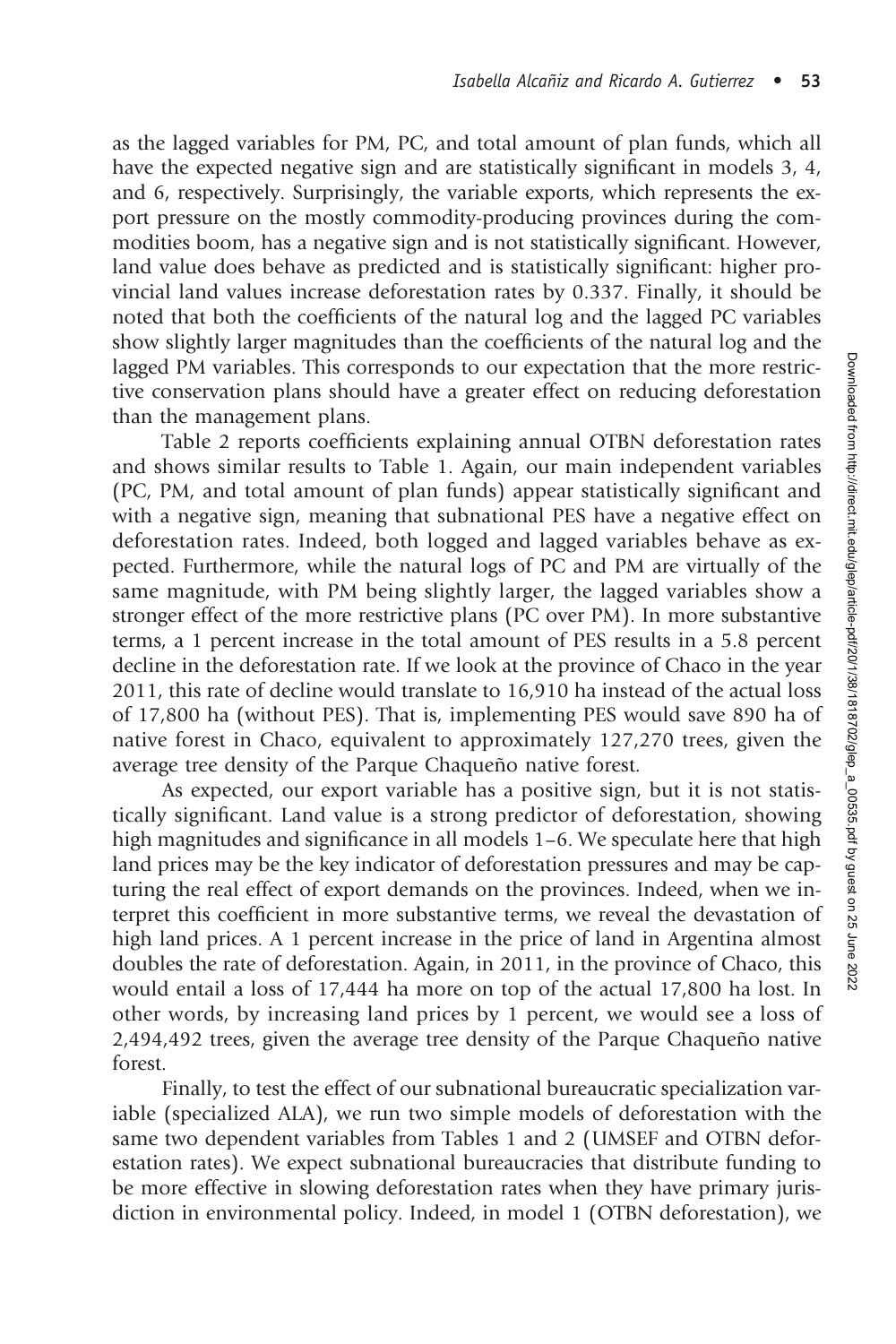#### Table 2Annual OTBN Deforestation Rates

|                       | (1)                   | (2)                  | (3)                  | (4)                  | (5)                  | (6)                  |
|-----------------------|-----------------------|----------------------|----------------------|----------------------|----------------------|----------------------|
| H1                    |                       |                      |                      |                      |                      |                      |
| PM (ln)               |                       | $-0.074***$ (0.0211) |                      |                      |                      |                      |
| PM (lag-ln)           |                       |                      | $-0.0432**$ (0.0205) |                      | 0.0143(0.0300)       |                      |
| Total amount (lag-ln) |                       |                      |                      |                      |                      | $-0.058***$ (0.0170) |
| H <sub>1</sub> a      |                       |                      |                      |                      |                      |                      |
| PC (ln)               | $-0.0713***$ (0.0216) |                      |                      |                      |                      |                      |
| PC (lag-ln)           |                       |                      |                      | $-0.067***$ (0.0201) | $-0.0785**$ (0.0310) |                      |
| H <sub>3</sub>        |                       |                      |                      |                      |                      |                      |
| Land value (ln)       | $1.768**$ (0.754)     | $1.817**$ (0.747)    | $1.375*$ (0.774)     | $1.848**$ (0.758)    | $1.891**$ (0.768)    | $1.987**$ (0.765)    |
| H <sub>4</sub>        |                       |                      |                      |                      |                      |                      |
| Exports (ln)          | 0.0971(0.407)         | 0.184(0.406)         | 0.0365(0.427)        | 0.0118(0.405)        | 0.000294(0.409)      | 0.0121(0.404)        |
| Constant              | $-7.992(9.074)$       | $-10.22(9.113)$      | $-3.773(9.352)$      | $-7.138(8.994)$      | $-7.283(9.059)$      | $-8.214(9.013)$      |
| FE province           | <b>YES</b>            | <b>YES</b>           | <b>YES</b>           | <b>YES</b>           | <b>YES</b>           | <b>YES</b>           |
| Observations          | 74                    | 74                   | 74                   | 74                   | 74                   | 74                   |
| $\mathbb{R}^2$        | 0.187                 | 0.204                | 0.105                | 0.191                | 0.194                | 0.198                |
| No. provinces         | 12                    | 12                   | 12                   | 12                   | 12                   | 12                   |
| LogLik                | $-94.05$              | $-93.27$             | $-97.60$             | $-93.88$             | $-93.73$             | $-93.55$             |

Note: Standard errors are in parentheses. The DV is the total loss of coverage by year and by province.

\*\*\*p < 0.01. \*\*p < 0.05. \*p < 0.1. Correlation between PC and PM is 0.7913. Therefore, given that they are highly collinear, we ran them separately.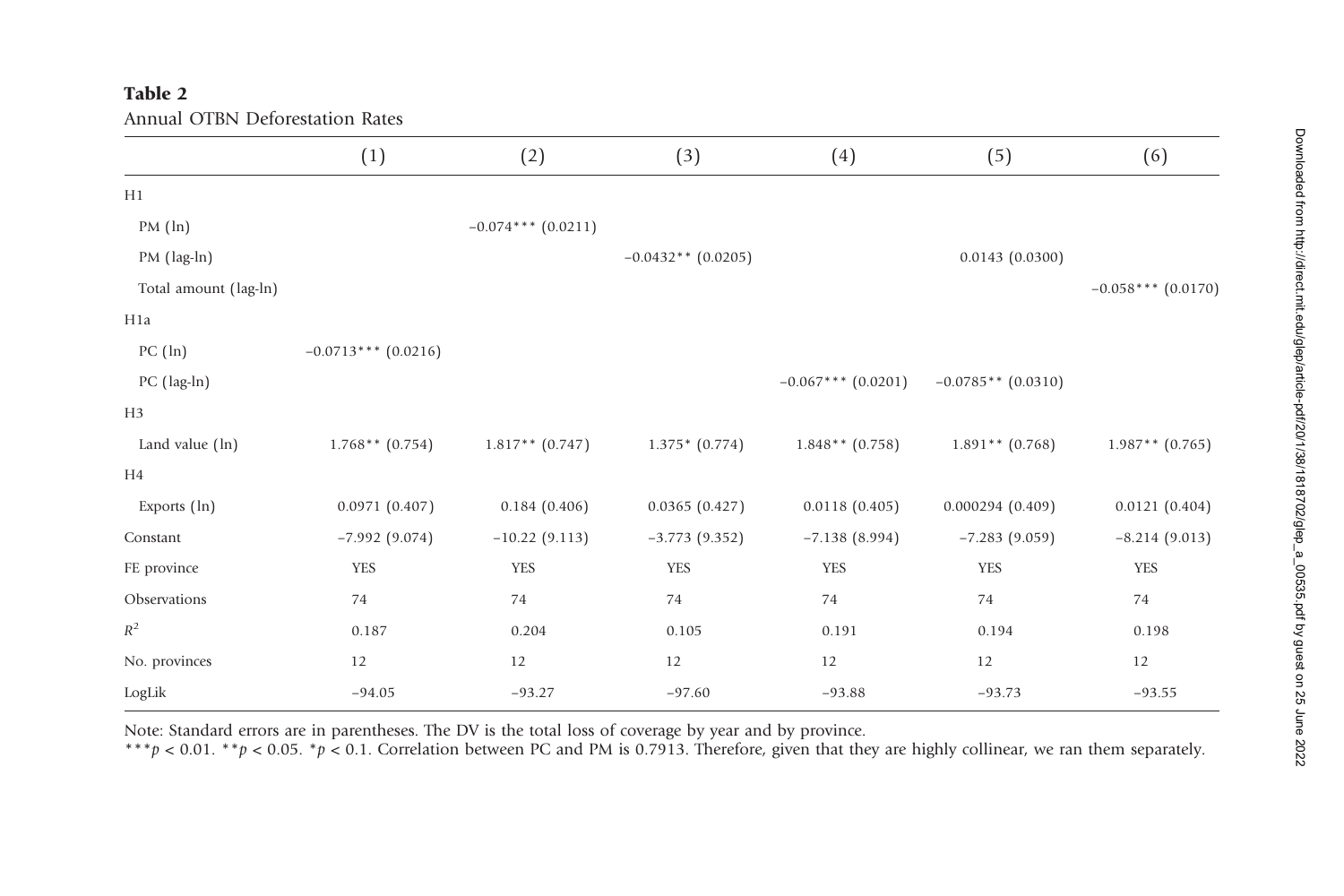|                                  | $(1)$ OTBN            | $(2)$ UMSEF            |
|----------------------------------|-----------------------|------------------------|
| H1: Total amount (lag-ln)        | $-0.0472***$ (0.0170) | $-0.0129***$ (0.00384) |
| H <sub>2</sub> : Specialized ALA | $-2.562*(1.314)$      | $-0.398(0.276)$        |
| $H3$ : Land value $(\ln)$        | 0.841(0.549)          | 0.187(0.143)           |
| H4: Exports (ln)                 |                       | $-0.0615(0.0766)$      |
| Constant                         | 2.314 (4.574)         | 0.323(1.286)           |
| <b>Observations</b>              | 74                    | 100                    |
| No. provinces                    | 12                    | 12                     |
|                                  |                       |                        |

#### Table 3

Deforestation Rates Using OTBN and UMSEF Data

Note: Standard errors are in parentheses.

\*\*\*p < 0.01. \*\*p < 0.05. \*p < 0.1.

see that the specialization variable is negative and of a high magnitude as well as being statistically significant. Again, PES (total amount) behaves as expected and is negative and significant in both models. Land value, on the other hand, while again appearing positive, does not reach statistical significance. Readers should note that the specialization variable is constant within each province, thus making the models less robust and likely affected by contextual variables. Therefore, contrary to Tables 1 and 2, results from Table 3 should be interpreted with caution.

# Conclusions

The results of our analysis show that deforestation can be slowed by PES distributed by local governments. Empirical results are consistent with our theoretical expectation that the disbursement of PES and related funding for "institution building" of provincial state agencies would have a negative impact on deforestation. Initially, we expected subnational funds with the most stringent conditions (PC)—that is, with no economic use of native trees of any kind—to be a greater drag on deforestation than less restricted plans (PM). However, models showed that there is little difference between the two plans, although the magnitude of the effect of PC on deforestation rates is slightly higher than the effect of PM. Empirical results are also consistent with our expectation that environmental regulators with greater bureaucratic specialization would be more effective in combating deforestation, although, as we stated earlier, this finding should be interpreted with caution. Surprisingly, no models showed significant coefficients for export pressures. On the other hand, high land prices are a strong predictor of deforestation rates.

Three related implications stem from our results. First, PES can counter the deforestation effects of an expanding agricultural sector. In other words, we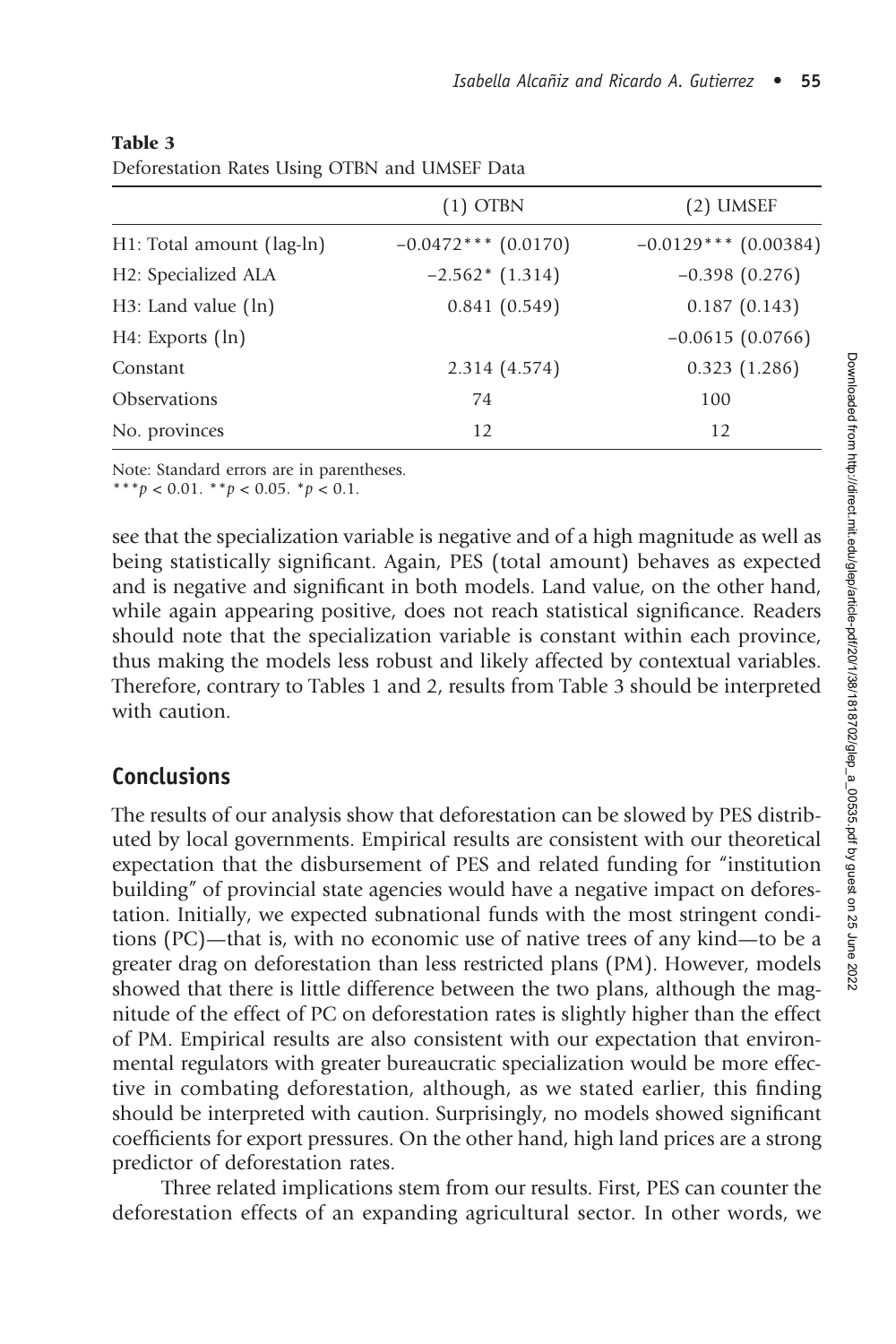would have seen greater losses of tree coverage were PES not implemented in provinces. This finding is encouraging. Our intuition was that subnational state capacity mattered. We find that in a federal system like the Argentine one, indeed, provincial governments can help stop the loss of native forests when they have the proper resources. Second, land prices capture the real effect of agricultural expansion and export demands on provinces and are a brutal driver of deforestation pressures. As our models show, just a 1 percent increase in land prices can double the deforestation rate and result in the loss of millions and millions of native forest trees in only one year. Third, as high land values continue to drive deforestation even when states bring to bear their financial capacity to regulate forest conservation, policy makers may have to cap land values through direct measures, while also increasing the amount of PES and strengthening their monitoring.

As our models explain between 10 and 20 percent of annual deforestation rates, we speculate that much of the remaining variation may be explained by variables outside of our models, such as infrastructure and road development, urban settlements, and commodity prices. Still, we posit that the range of variation that our empirical analysis explains is in no way negligible.

With this study, we seek to contribute to the research on PES evaluation at the subnational level. We recognize that one obstacle to expanding subnational PES research is the availability of data, and we hope that our original database will contribute to future research on land use and subnational state capacity in Latin America. Furthermore, forest scientists have highlighted the inconsistent predictability of rigid forest models (Dalla-Nora et al. 2014). We hope to contribute also to the field of deforestation science by introducing subnational state variables. Future research, we hope, will help uncover the precise mechanisms through which PES, such as the ones studied here, help stop deforestation.

Isabella Alcañiz is an associate professor of government and politics at the University of Maryland. Her research on environmental and climate politics, social inequality, international financial mechanisms for climate change, the state in the Global South, and Latin American politics has been published in many journals, including the Journal of Cleaner Production, Water Policy, Environmental Science and Policy, World Politics, the Latin American Research Review, and The Oxford Handbook of Political Networks. In 2016 she published her book Environmental and Nuclear Networks in the Global South: How Skills Shape International Cooperation.

Ricardo A. Gutiérrez is a professor and the dean in the school of politics and government, National University of San Martín (UNSAM), and researcher of the National Commission for Scientific and Technological Research. His research on environmental problems and policies in Argentina and Brazil has been published in many journals, including Governance, Ambiente y Sociedade, the Journal of Environment and Development, Gestión y Política Pública, and Revista Mexicana de Ciencias Políticas y Sociales. His latest book is Construir el ambiente: sociedad, estado y políticas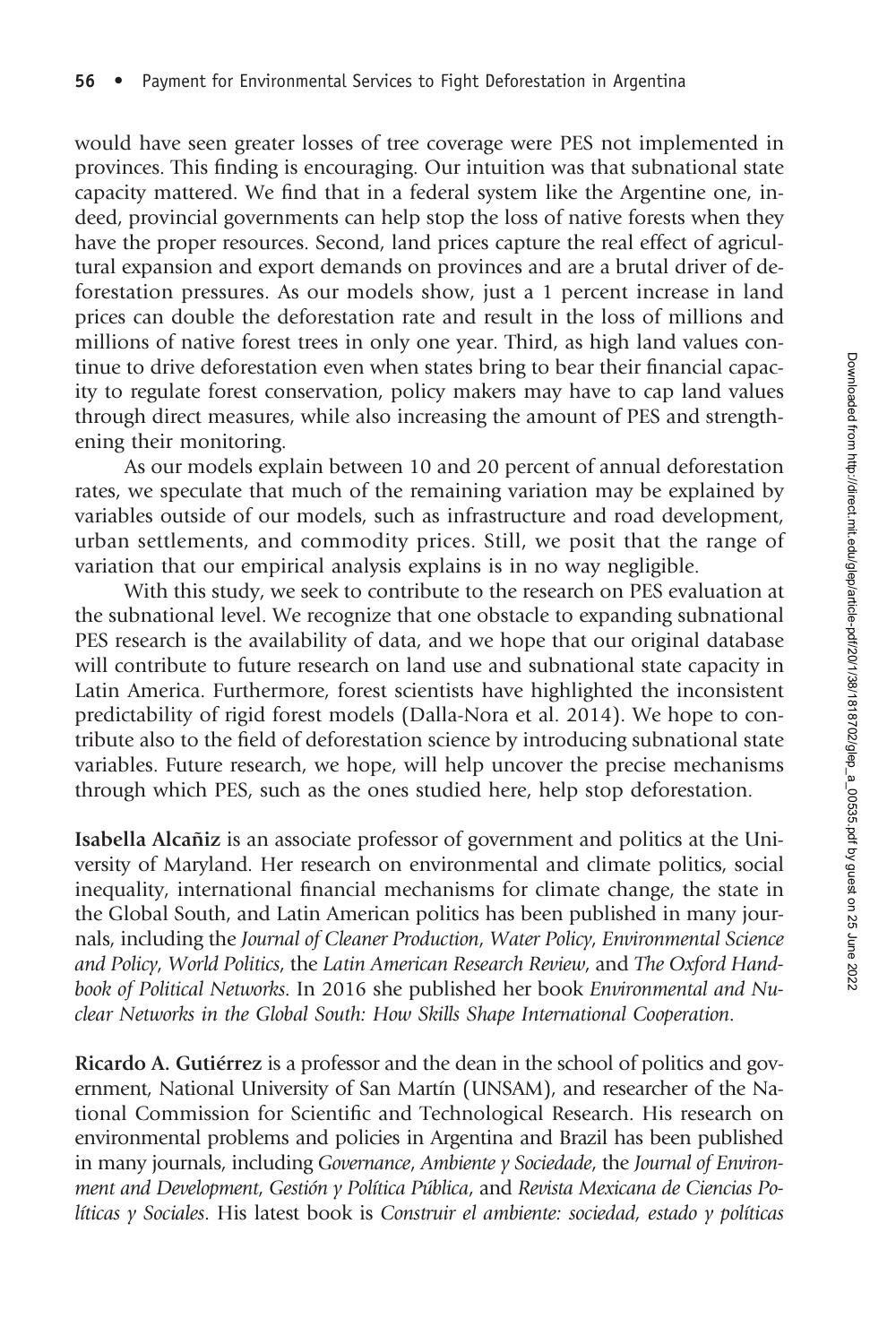ambientales en Argentina (Building the environment: Society, state, and environmental policies in Argentina), published in 2018.

### References

- Aguiar, S., M. E. Mastrangelo, M. A. García Collazo, et al. 2018. ¿Cuál es la situación de la Ley de Bosques en la Región Chaqueña a diez años de su sanción? Revisar su pasado para discutir su futuro. Ecología Austral 28 (August): 400–417.
- Alcañiz, I. 2016. Environmental and Nuclear Networks in the Global South: How Skills Shape International Cooperation. Cambridge, UK: Cambridge University Press.
- Allen, B. S. 2015. States, Private Interests, and Conservation Units in Brazil. PhD dissertation, University of Berkeley.
- Amengual, M. 2015. Politicized Enforcement in Argentina: Labor and Environmental Regulation. Cambridge, UK: Cambridge University Press.
- Andersen, L., C. Granger, E. J. Reis, D. Weinhold, and S. Wunder. 2002. The Dynamics of Deforestation and Economic Growth in the Brazilian Amazon. Cambridge, UK: Cambridge University Press.
- Barber, C. P., M. A. Cochrane, C. M. Souza Jr., and W. F. Laurance. 2014. Roads, Deforestation, and the Mitigating Effect of Protected Areas in the Amazon. Biological Conservation 177: 203–209.
- Barrett, S. 2015. Subnational Adaptation Finance Allocation: Comparing Decentralized and Devolved Political Institutions in Kenya. Global Environmental Politics 15 (3): 118–139.
- Boerner, J., and S. Wunder. 2008. Paying for Avoided Deforestation in the Brazilian Amazon: From Cost Assessment to Scheme Design. International Forestry Review 10 (3): 496–511.
- Boerner, J., S. Wunder, S. Wertz-Kanounnikoff, G. Hyman, and N. Nascimento. 2014. Forest Law Enforcement in the Brazilian Amazon: Costs and Income Effects. Global Environmental Change 29: 294–305.
- Bongiovanni Schmitz, Marissa, and Erin Clover Kelly. 2016. Ecosystem Service Commodification: Lessons from California. Global Environmental Politics 16 (4):  $90 - 110$ .
- Burgess, R., M. Hansen, B. A. Olken, P. Potapov, and S. Sieber. 2012. The Political Economy of Deforestation in the Tropics. Quarterly Journal of Economics 127 (4): 1707–1754.
- Carpenter, D. P. 2001. The Forging of Bureaucratic Autonomy: Reputations, Networks, and Policy Innovation in Executive Agencies, 1862–1928. Princeton, NJ: Princeton University Press.
- Dalla-Nora, E. L., A. P. D. Aguiar, D. M. Lapola, and G. Woltjer. 2014. Why Have Land Use Change Models for the Amazon Failed to Capture the Amount of Deforestation over the Last Decade? Land Use Policy 39: 403–411.
- Daniels, A. E., K. Bagstad, V. Esposito, A. Moulaert, and C. M. Rodriguez. 2010. Understanding the Impacts of Costa Rica's PES: Are We Asking the Right Questions? Ecological Economics 69 (11): 2116–2126.
- Davidson, D. J. 2001. Federal Policy in Local Conflict: The Influence of Local State-Societal Relations on Endangered Species Act Implementation. Review of Policy Research 18 (1): 212–240.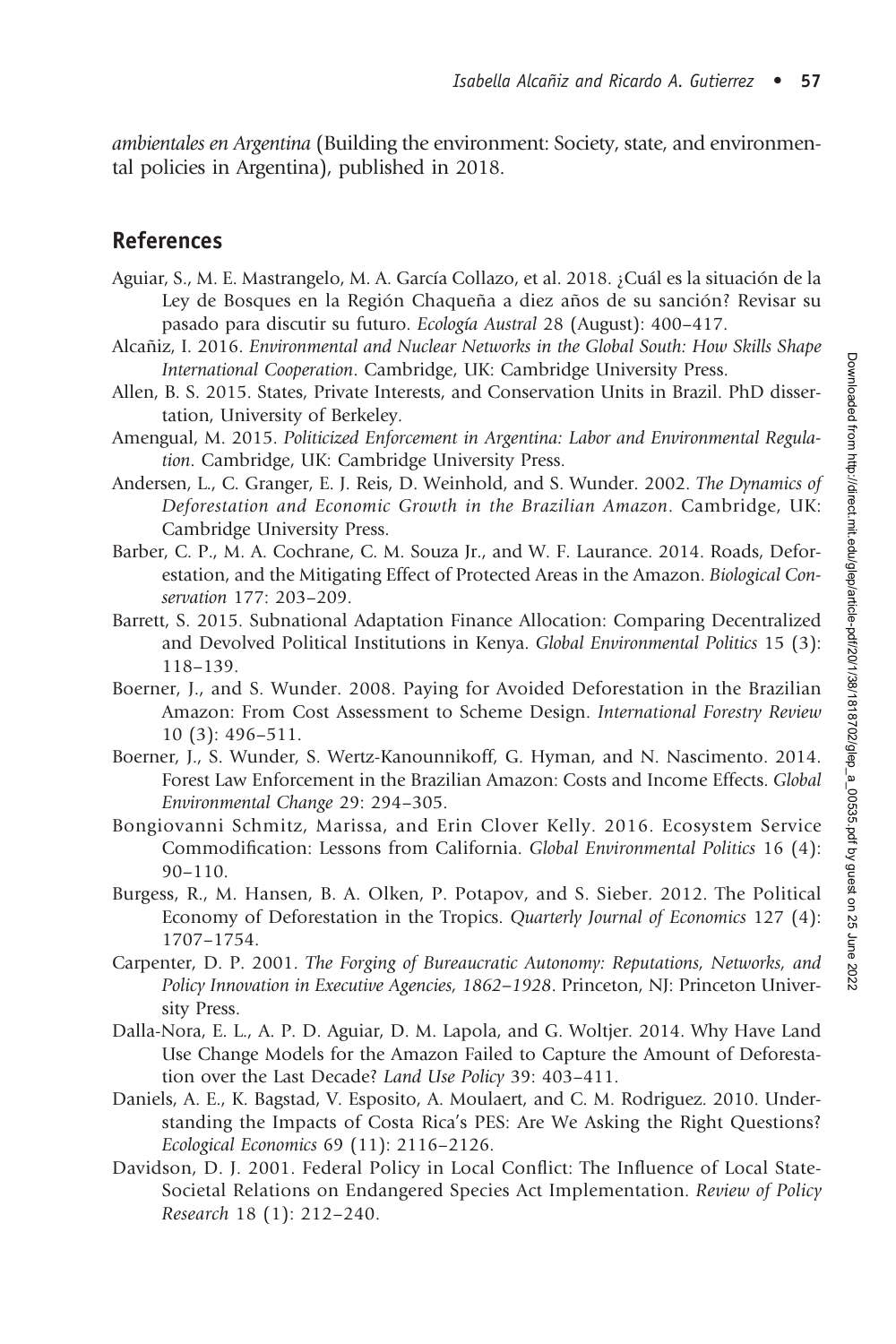- Di Paola, M. M. 2011. Pago por servicios ambientales: análisis y situación específica del Fondo de la Ley de Bosques. In Informe Ambiental Anual 2011. Adriana Schiffrin, edited by María Eugenia Di Paola, Federico Sangalli, and Silvina Caorsi, 546–568. Buenos Aires: FARN.
- Dirección de Bosques. 2002–2005. Primer Inventario Nacional de Bosques Nativos. Proyecto Bosques Nativos y Áreas Protegidas Préstamo BIRF 4085-AR.
- Dirección de Bosques. 2017. Ley N° 26.331 de Presupuestos Mínimos de Protección Ambiental de los Bosques Nativos. Informe de estado de implementación, 2010–2016. Dirección de Bosques, Ministerio de Ambiente y Desarrollo Sustentable, Argentina.
- Doherty, E., and H. Schroeder. 2011. Forest Tenure and Multi-level Governance in Avoiding Deforestation Under REDD+. Global Environmental Politics 11 (4): 66–88.
- Eaton, K. 2017. Territory and Ideology in Latin America: Policy Conflicts Between National and Subnational Governments. New York, NY: Oxford University Press.
- Escobar-Lemmon, M. 2001. Fiscal Decentralization and Federalism in Latin America. Publius: The Journal of Federalism 31 (4): 23–41.
- Fehlenberg, V., M. Baumann, N. I. Gasparri, M. Piquer-Rodriguez, G. Gavier-Pizarro, and T. Kuemmerle. 2017. The Role of Soybean Production as an Underlying Driver of Deforestation in the South American Chaco. Global Environmental Change 45: 24–34.
- Fernández Milmanda, B., and C. Garay. 2019. Subnational Variation in Forest Protection in the Argentine Chaco. World Development 118: 79–90.
- Fuentes-George, K. 2013. Neoliberalism, Environmental Justice, and the Convention on Biological Diversity: How Problematizing the Commodification of Nature Affects Regime Effectiveness. Global Environmental Politics 13 (4): 144–163.
- Giraudy, A. 2012. Conceptualizing State Strength: Moving Beyond Strong and Weak States. Revista de Ciencia Política 32 (3): 599–611.
- Godar, J., E. J. Tizado, and B. Pokorny. 2012. Who Is Responsible for Deforestation in the Amazon? A Spatially Explicit Analysis Along the Transamazon Highway in Brazil. Forest Ecology and Management 267: 58–73.
- Gutiérrez, R. A. 2017. La confrontación de coaliciones sociedad-estado: la política de protección de bosques nativos en Argentina (2004–2015). Revista SAAP 11 (2): 283–312.
- Kashwan, P. 2015. Forest Policy, Institutions, and REDD+ in India, Tanzania, and Mexico. Global Environmental Politics 15 (3): 95–117.
- Koehn, P. H. 2008. Underneath Kyoto: Emerging Subnational Government Initiatives and Incipient Issue-Bundling Opportunities in China and the United States. Global Environmental Politics 8 (1): 53–77.
- Luna, J. P., and H. D. Soifer. 2017. Capturing Sub-national Variation in State Capacity: A Survey-Based Approach. American Behavioral Scientist 61 (8): 887–907.
- Mangonnet, J., M. V. Murillo, and J. Rubio. 2018. Local Economic Voting and the Agricultural Boom in Argentina, 2007–2015. Latin American Politics and Society 60 (3): 27–53.
- Pacheco, P. 2009. Agrarian Reform in the Brazilian Amazon: Its Implications for Land Distribution and Deforestation. World Development 37 (8): 1337–1347.
- Roriz, P. A. C., A. M. Yanai, and P. M. Fearnside. 2017. Deforestation and Carbon Loss in Southwest Amazonia: Impact of Brazil's Revised Forest Code. Environmental Management 60 (3): 367–382.